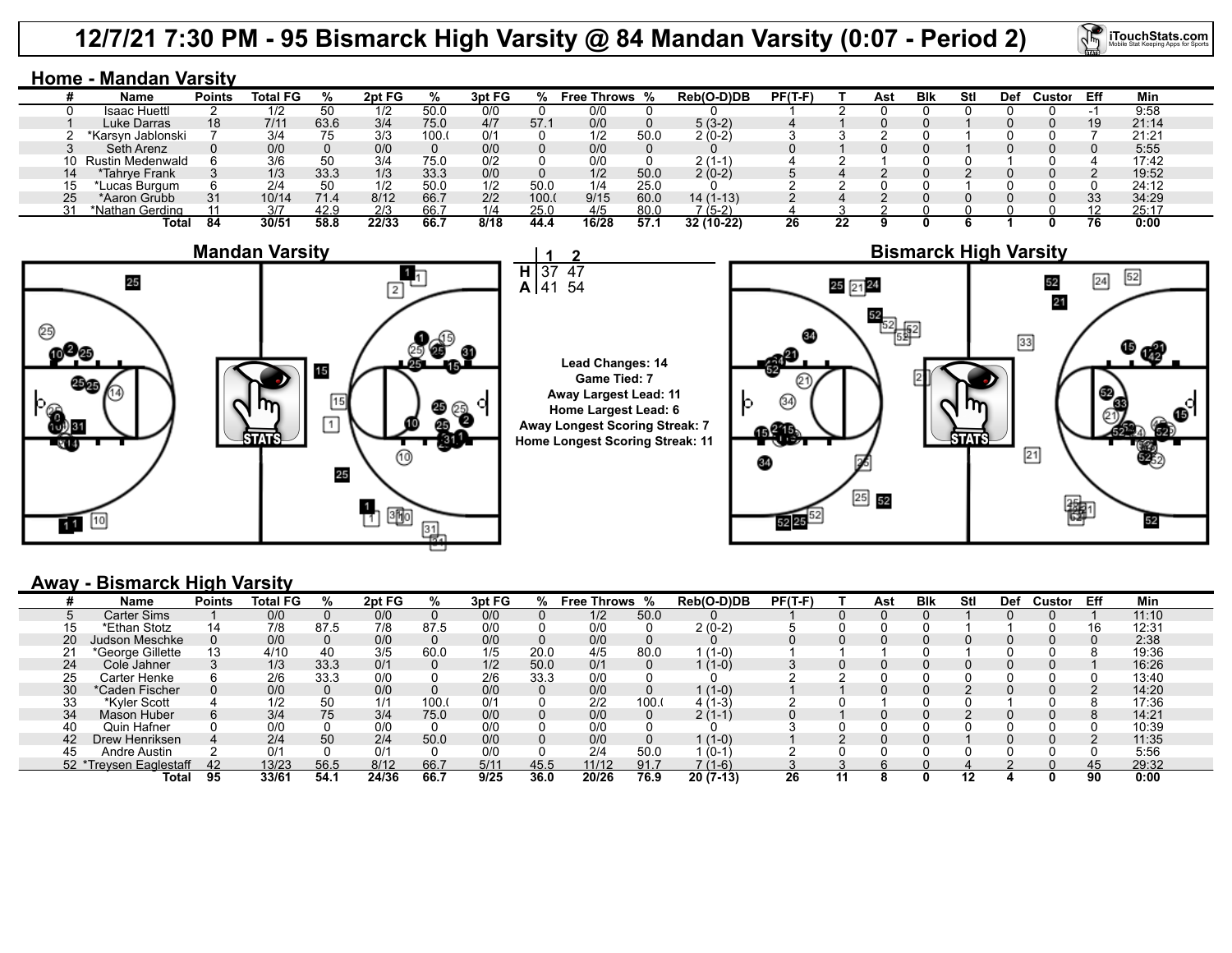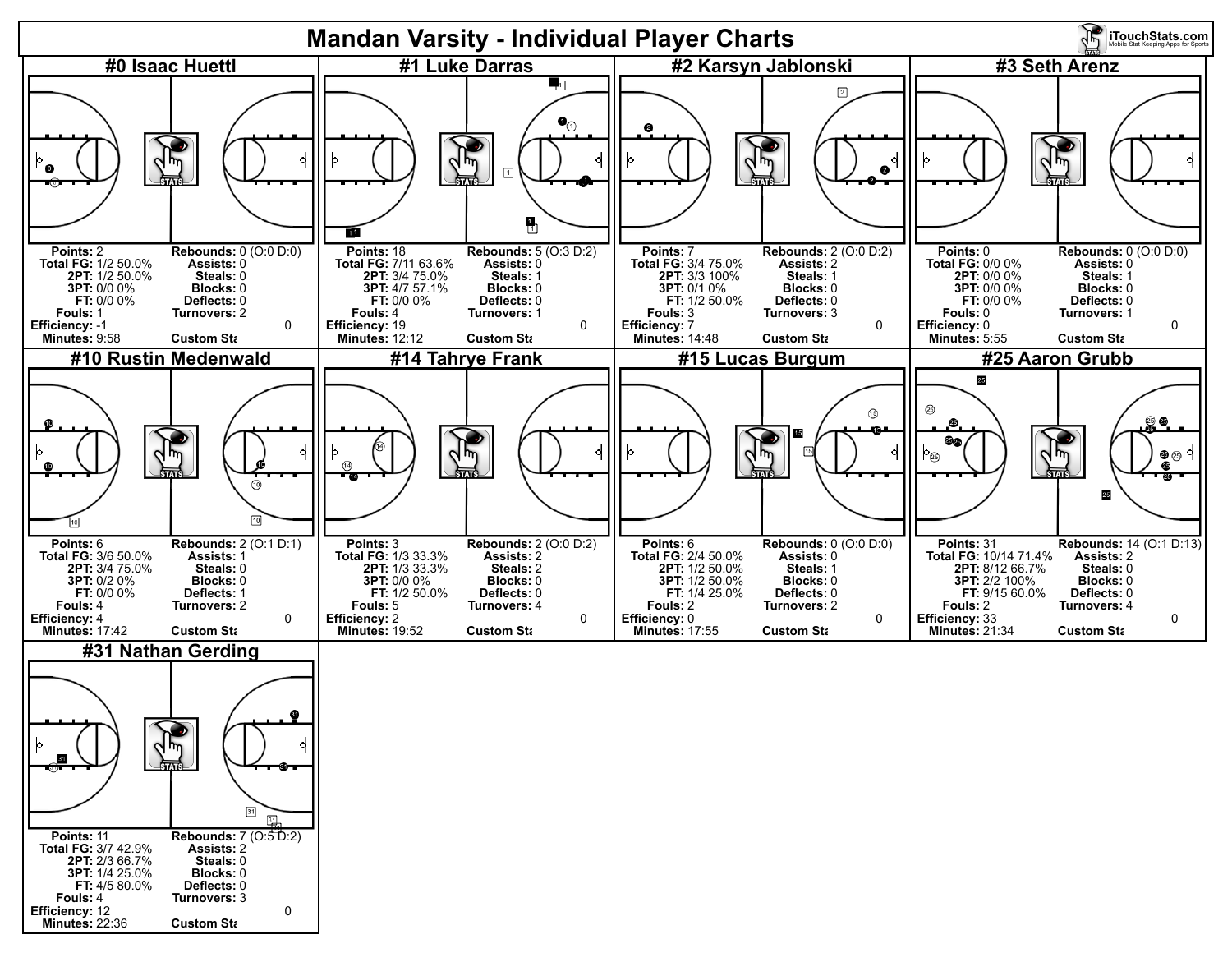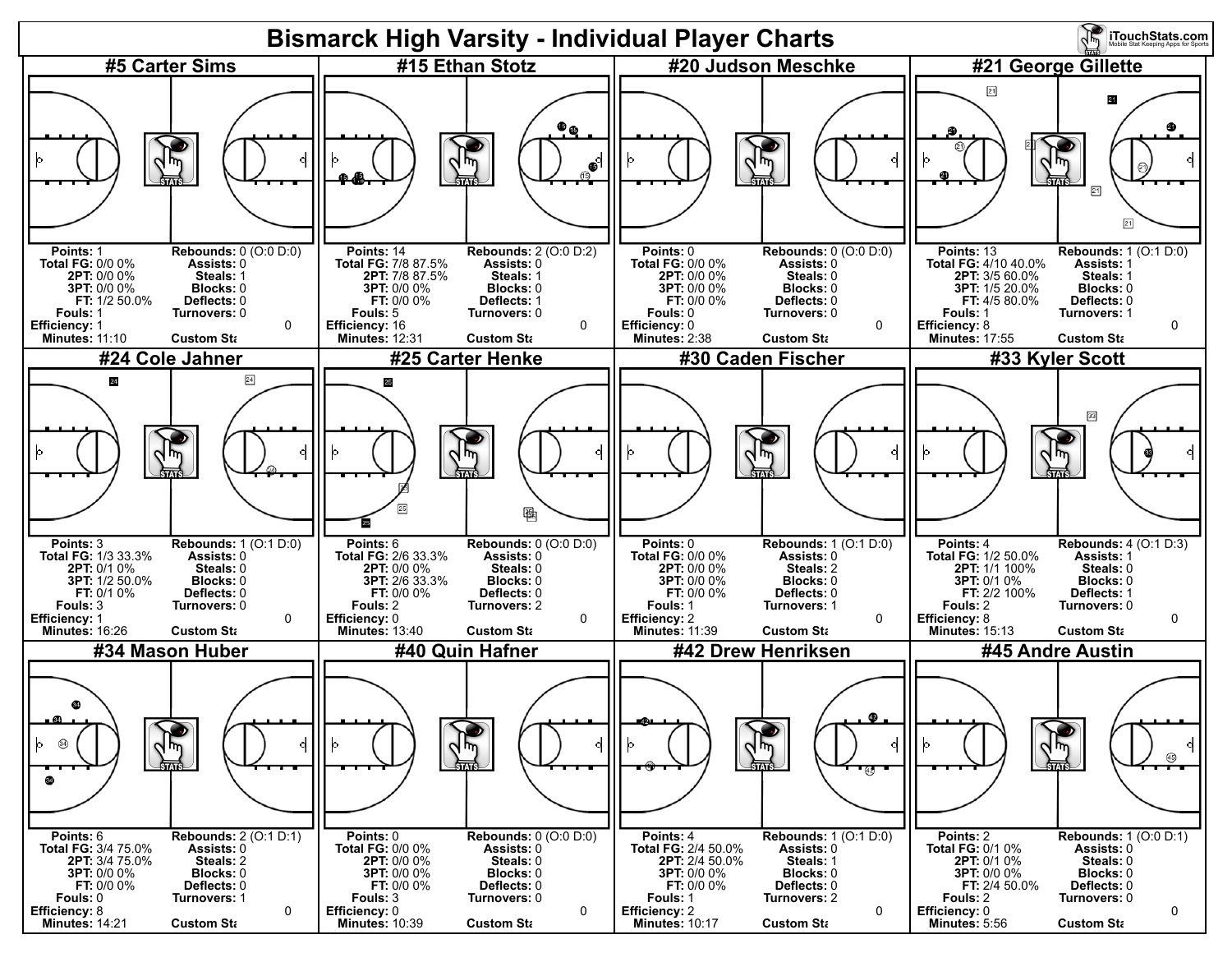# **Bismarck High Varsity - Individual Player Charts**



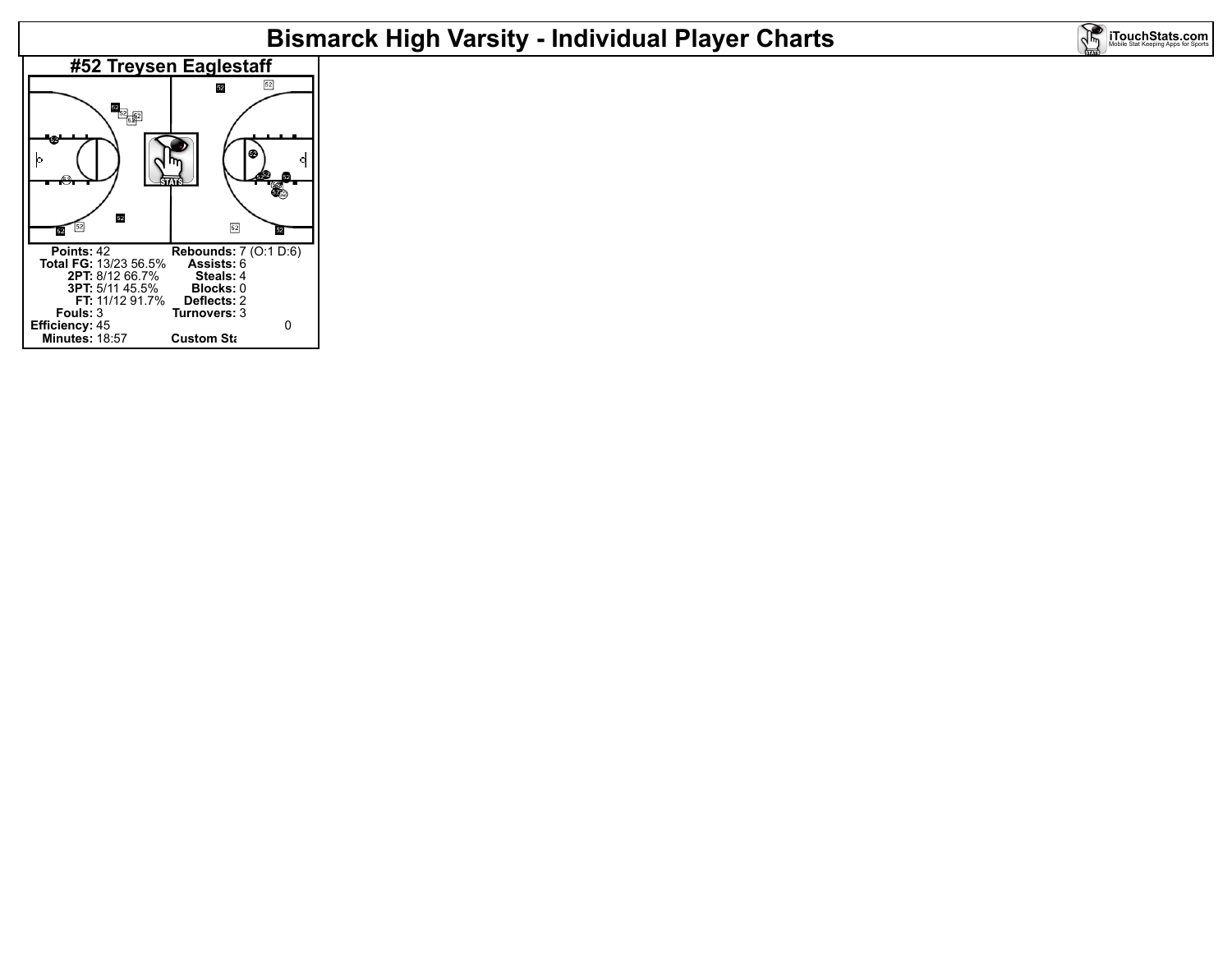Bismarck High Varsity

|         |                            | Period - 1                                |                                            |
|---------|----------------------------|-------------------------------------------|--------------------------------------------|
| Score   | Time                       | Stat                                      | Player                                     |
|         | 18:00 - P1                 | Starter                                   | #2 Karsyn Jablonski                        |
|         | 18:00 - P1                 | Subbed In                                 | #2 Karsyn Jablonski                        |
|         | 18:00 - P1                 | Starter                                   | #14 Tahrye Frank                           |
|         | 18:00 - P1                 | Subbed In                                 | #14 Tahrye Frank                           |
|         | 18:00 - P1                 | Starter                                   | #15 Lucas Burgum                           |
|         | 18:00 - P1<br>18:00 - P1   | Subbed In<br>Starter                      | #15 Lucas Burgum<br>#25 Aaron Grubb        |
|         | 18:00 - P1                 | Subbed In                                 | #25 Aaron Grubb                            |
|         | 18:00 - P1                 | Starter                                   | #31 Nathan Gerding                         |
|         | 18:00 - P1                 | Subbed In                                 | #31 Nathan Gerding                         |
|         | 18:00 - P1                 | Starter                                   | #15 Ethan Stotz                            |
|         | 18:00 - P1                 | Subbed In                                 | #15 Ethan Stotz                            |
|         | 18:00 - P1<br>18:00 - P1   | Starter                                   | #21 George Gillette                        |
|         | 18:00 - P1                 | Subbed In<br>Starter                      | #21 George Gillette<br>#30 Caden Fischer   |
|         | 18:00 - P1                 | Subbed In                                 | #30 Caden Fischer                          |
|         | 18:00 - P1                 | Starter                                   | #33 Kyler Scott                            |
|         | 18:00 - P1                 | Subbed In                                 | #33 Kyler Scott                            |
|         | 18:00 - P1                 | Starter                                   | #52 Treysen Eaglestaff                     |
|         | 18:00 - P1                 | Subbed In                                 | #52 Treysen Eaglestaff                     |
|         | 18:00 - P1<br>$17:55 - P1$ | Foul<br>Missed 2pt Shot                   | #14 Tahrye Frank<br>#52 Treysen Eaglestaff |
|         | 17:54 - P1                 | Defensive Rebound                         | #25 Aaron Grubb                            |
|         | 17:42 - P1                 | Turnover                                  | #14 Tahrye Frank                           |
|         | 17:27 - P1                 | Missed 2pt Shot                           | #15 Ethan Stotz                            |
|         | 17:26 - P1                 | Defensive Rebound                         | #25 Aaron Grubb                            |
| 3 - 0   | $17:04 - P1$               | <b>Made 3pt Shot</b><br>Foul              | #25 Aaron Grubb                            |
|         | 16:56 - P1<br>16:56 - P1   | Subbed Out                                | #2 Karsyn Jablonski<br>#33 Kyler Scott     |
|         | 16:56 - P1                 | Subbed In                                 | #24 Cole Jahner                            |
|         | 16:56 - P1                 | Subbed Out                                | #30 Caden Fischer                          |
|         | 16:56 - P1                 | Subbed In                                 | #25 Carter Henke                           |
|         | 16:56 - P1                 | Subbed Out                                | #21 George Gillette                        |
|         | 16:56 - P1                 | Subbed In                                 | #40 Quin Hafner                            |
|         | $16:56 - P1$<br>16:56 - P1 | Subbed Out<br>Subbed In                   | #15 Ethan Stotz<br>#42 Drew Henriksen      |
| $3 - 3$ | 16:51 P1                   | <b>Made 3pt Shot</b>                      | #52 Treysen Eaglestaff                     |
|         | 16:41 - P1                 | Foul                                      | #40 Quin Hafner                            |
| $5 - 3$ | 16:21 - P1                 | Made 2pt Shot                             | #2 Karsyn Jablonski                        |
| $5-5$   | 16:10 P1                   | <b>Made 2pt Shot</b>                      | #52 Treysen Eaglestaff                     |
|         | 15:55 - P1                 | Missed 2pt Shot<br>Foul                   | #25 Aaron Grubb<br>#40 Quin Hafner         |
| 6 - 5   | 15:55 - P1<br>15:55 - P1   | Made Free Throw                           | #25 Aaron Grubb                            |
|         | 15:55 - P1                 | Subbed Out                                | #24 Cole Jahner                            |
|         | 15:55 - P1                 | Subbed In                                 | #15 Ethan Stotz                            |
|         | 15:55 - P1                 | Subbed Out                                | #25 Carter Henke                           |
|         | 15:55 - P1                 | Subbed In                                 | #33 Kyler Scott                            |
|         | 15:55 - P1<br>15:55 - P1   | Subbed Out<br>Subbed In                   | #42 Drew Henriksen<br>#34 Mason Huber      |
|         | 15:55 - P1                 | Missed Free Throw                         | #25 Aaron Grubb                            |
|         | 15:55 - P1                 | Subbed Out                                | #40 Quin Hafner                            |
|         | 15:55 - P1                 | Subbed In                                 | #24 Cole Jahner                            |
|         | 15:48 - P1                 | Missed 3pt Shot                           | #52 Treysen Eaglestaff                     |
|         | 15:48 - P1<br>15:40 - P1   | Defensive Rebound<br>Foul                 | #2 Karsyn Jablonski<br>#25 Aaron Grubb     |
| $6 - 7$ | $15:32 - P1$               | <b>Made 2pt Shot</b>                      | #15 Ethan Stotz                            |
|         | 15:31 - P1                 | Assist                                    | #52 Treysen Eaglestaff                     |
| 8 - 7   | 15:14 - P1                 | <b>Made 2pt Shot</b>                      | #25 Aaron Grubb                            |
|         | 15:10 - P1                 | Subbed Out                                | #24 Cole Jahner                            |
|         | 15:10 - P1                 | Subbed In                                 | #5 Carter Sims                             |
|         | 15:10 - P1<br>15:10 - P1   | Subbed Out<br>Subbed In                   | #34 Mason Huber<br>#21 George Gillette     |
|         | 15:00 - P1                 | Steal                                     | #15 Lucas Burgum                           |
|         | 15:00 - P1                 | Foul                                      | #33 Kyler Scott                            |
|         | 15:00 - P1                 | Subbed Out                                | #14 Tahrye Frank                           |
|         | 15:00 - P1                 | Subbed In                                 | #1 Luke Darras                             |
|         | 14:36 - P1                 | Missed 2pt Shot                           | #25 Aaron Grubb                            |
| $8 - 9$ | 14:36 - P1<br>$14:32 - P1$ | Defensive Rebound<br><b>Made 2pt Shot</b> | #52 Treysen Eaglestaff<br>#15 Ethan Stotz  |
|         | 14:31 - P1                 | Assist                                    | #52 Treysen Eaglestaff                     |
|         | 14:20 - P1                 | Subbed Out                                | #31 Nathan Gerding                         |
|         | 14:20 - P1                 | Subbed In                                 | #10 Rustin Medenwald                       |
|         | 14:20 - P1                 | Subbed Out                                | #33 Kyler Scott                            |
|         | 14:20 - P1<br>14:20 - P1   | Subbed In<br>Subbed Out                   | #25 Carter Henke                           |
|         | 14:20 - P1                 | Subbed In                                 | #5 Carter Sims<br>#30 Caden Fischer        |
|         | 14:20 - P1                 | Subbed Out                                | #15 Ethan Stotz                            |
|         | 14:20 - P1                 | Subbed In                                 | #34 Mason Huber                            |

|                                          | .<br>⋯<br>J                          |                                                   |
|------------------------------------------|--------------------------------------|---------------------------------------------------|
| 14:08 - P1                               | Steal                                | #1 Luke Darras                                    |
| 14:07 - P1                               | Turnover                             | #52 Treysen Eaglestaff                            |
| 10-9 14:02-P1                            | <b>Made 2pt Shot</b>                 | #10 Rustin Medenwald<br>#52 Treysen Eaglestaff    |
| $13:50 - P1$<br>13:50 - P1               | Missed 2pt Shot<br>Defensive Rebound | #2 Karsyn Jablonski                               |
| 13:40 - P1                               | Steal                                | #34 Mason Huber                                   |
| 13:39 - P1                               | Turnover                             | #2 Karsyn Jablonski                               |
| 13:35 - P1<br>13:35 - P1                 | Missed 3pt Shot<br>Foul              | #21 George Gillette                               |
| 13:35 - P1                               | <b>Missed Free Throw</b>             | #1 Luke Darras<br>#21 George Gillette             |
| 10 10 13:35 P1                           | <b>Made Free Throw</b>               | #21 George Gillette                               |
| 13:35 - P1                               | Subbed Out                           | #15 Lucas Burgum                                  |
| 13:35 - P1<br>13:35 - P1                 | Subbed In<br>Subbed Out              | #3 Seth Arenz<br>#52 Treysen Eaglestaff           |
| 13:35 - P1                               | Subbed In                            | #40 Quin Hafner                                   |
| 13:35 - P1                               | Subbed Out                           | #34 Mason Huber                                   |
| 13:35 - P1                               | Subbed In                            | #42 Drew Henriksen                                |
| 13:26 - P1<br>13:26 - P1                 | Subbed Out<br>Subbed In              | #21 George Gillette<br>#24 Cole Jahner            |
| 13:16 - P1                               | Subbed Out                           | #2 Karsyn Jablonski                               |
| 13:16 - P1                               | Subbed In                            | #14 Tahrye Frank                                  |
| 13:16 - P1                               | Turnover                             | #14 Tahrye Frank                                  |
| 12:49 - P1<br>12:49 - P1                 | Steal<br>Turnover                    | #30 Caden Fischer<br>#3 Seth Arenz                |
| 12:29 - P1                               | Missed 3pt Shot                      | #25 Carter Henke                                  |
| 12:29 - P1                               | Defensive Rebound                    | #1 Luke Darras                                    |
| 12:26 - P1                               | Foul                                 | #30 Caden Fischer                                 |
| 12:12 - P1<br>$12:12 - P1$               | Subbed Out<br>Subbed In              | #42 Drew Henriksen<br>#20 Judson Meschke          |
| 12:12 - P1                               | Subbed Out                           | #25 Carter Henke                                  |
| 12:12 - P1                               | Subbed In                            | #21 George Gillette                               |
| 12 - 10 12:06 - P1                       | Made 2pt Shot                        | #14 Tahrye Frank                                  |
| 11:53 - P1<br>$11:53 - P1$               | Subbed Out<br>Subbed In              | #30 Caden Fischer<br>#52 Treysen Eaglestaff       |
| 12 - 13 11:48 - P1                       | <b>Made 3pt Shot</b>                 | #52 Treysen Eaglestaff                            |
| 11:40 - P1                               | Foul                                 | <b>Bismarck High Varsity</b>                      |
| 11:32 - P1<br>$11:32 - P1$               | Foul                                 | #1 Luke Darras                                    |
| 11:32 - P1                               | Subbed Out<br>Subbed In              | #14 Tahrye Frank<br>#31 Nathan Gerding            |
| 11:32 - P1                               | Subbed Out                           | #21 George Gillette                               |
| $11:32 - P1$                             | Subbed In                            | #33 Kyler Scott                                   |
| 11:32 - P1                               | Subbed Out                           | #20 Judson Meschke                                |
| 11:32 - P1<br>12 - 15 11:27 - P1         | Subbed In<br>Made 2pt Shot           | #34 Mason Huber<br>#52 Treysen Eaglestaff         |
| 11:20 - P1                               | Subbed Out                           | #3 Seth Arenz                                     |
| 11:20 - P1                               | Subbed In                            | #0 Isaac Huettl                                   |
| $11:13 - P1$<br>11:12 - P1               | Steal<br>Turnover                    | #34 Mason Huber<br>#25 Aaron Grubb                |
| 11:08 - P1                               | Deflection                           | #10 Rustin Medenwald                              |
| $11:00 - P1$                             | Missed 2pt Shot                      | #52 Treysen Eaglestaff                            |
| 10:59 - P1                               | Offensive Rebound                    | #52 Treysen Eaglestaff                            |
| 12 - 17 10:56 - P1<br>14 - 17 10:42 - P1 | Made 2pt Shot<br>Made 2pt Shot       | #52 Treysen Eaglestaff<br>#10 Rustin Medenwald    |
| 10:42 - P1                               | Assist                               | #31 Nathan Gerding                                |
| 14 - 19 10:30 - P1                       | Made 2pt Shot                        | #52 Treysen Eaglestaff                            |
| 10:09 - P1<br>10:09 - P1                 | Steal<br>Turnover                    | #52 Treysen Eaglestaff<br>#0 Isaac Huettl         |
| 14 - 21 10:05 - P1                       | Made 2pt Shot                        | #52 Treysen Eaglestaff                            |
| 16 - 21 9:48 - P1                        | Made 2pt Shot                        | #0 Isaac Huettl                                   |
| $9:46 - P1$                              | Subbed Out                           | #10 Rustin Medenwald                              |
| $9:46 - P1$<br>$9:46 - P1$               | Subbed In<br>Subbed Out              | #14 Tahrye Frank<br>#1 Luke Darras                |
| 9:46 - P1                                | Subbed In                            | #15 Lucas Burgum                                  |
| $9:46 - P1$                              | Subbed Out                           | #40 Quin Hafner                                   |
| $9:46 - P1$                              | Subbed In                            | #15 Ethan Stotz                                   |
| $9:46 - P1$<br>$9:46 - P1$               | Subbed Out<br>Subbed In              | #24 Cole Jahner<br>#21 George Gillette            |
| $9:46 - P1$                              | Subbed Out                           | #34 Mason Huber                                   |
| $9:46 - P1$                              | Subbed In                            | #25 Carter Henke                                  |
| $9:46 - P1$<br>$9:46 - P1$               | Subbed Out<br>Subbed In              | #33 Kyler Scott                                   |
| $9:42 - P1$                              | Timeout - Half                       | #30 Caden Fischer<br><b>Bismarck High Varsity</b> |
| $9:33 - P1$                              | Turnover                             | #25 Carter Henke                                  |
| $9:29 - P1$                              | Foul                                 | #15 Ethan Stotz                                   |
| 9:08 - P1<br>$9:08 - P1$                 | Missed 2pt Shot                      | #31 Nathan Gerding                                |
| $9:08 - P1$                              | Offensive Rebound<br>Foul            | #25 Aaron Grubb<br>#15 Ethan Stotz                |
| 17 - 21 9:08 - P1                        | Made Free Throw                      | #25 Aaron Grubb                                   |
| $9:08 - P1$                              | Subbed Out                           | #25 Carter Henke                                  |
| $9:08 - P1$<br>18 - 21 9:08 - P1         | Subbed In<br>Made Free Throw         | #5 Carter Sims<br>#25 Aaron Grubb                 |
|                                          |                                      |                                                   |

| #1 Luke Darras                                 |                      | 9:                  |
|------------------------------------------------|----------------------|---------------------|
| #52 Treysen Eaglestaff                         |                      | 8                   |
| #10 Rustin Medenwald                           |                      | 8                   |
| #52 Treysen Eaglestaff                         |                      | 8                   |
| #2 Karsyn Jablonski<br>#34 Mason Huber         |                      | 8<br>8:             |
| #2 Karsyn Jablonski                            |                      | 8                   |
| #21 George Gillette                            |                      | 8                   |
| #1 Luke Darras                                 |                      | 8:<br>8             |
| #21 George Gillette<br>#21 George Gillette     |                      | 8                   |
| #15 Lucas Burgum                               |                      | 8                   |
| #3 Seth Arenz                                  |                      | 8                   |
| #52 Treysen Eaglestaff                         |                      | 8                   |
| #40 Quin Hafner<br>#34 Mason Huber             |                      | 8<br>8              |
| #42 Drew Henriksen                             |                      | 8                   |
| #21 George Gillette                            |                      | 8:                  |
| #24 Cole Jahner                                |                      | 8:                  |
| #2 Karsyn Jablonski<br>#14 Tahrye Frank        |                      | 8<br>7:             |
| #14 Tahrye Frank                               |                      | 7:                  |
| #30 Caden Fischer                              | 21 - 21              | 7                   |
| #3 Seth Arenz                                  |                      | 7:                  |
| #25 Carter Henke                               |                      | 7:                  |
| #1 Luke Darras<br>#30 Caden Fischer            | $21 - 23$<br>23 - 23 | 7:<br>7:            |
| #42 Drew Henriksen                             |                      | 7:                  |
| #20 Judson Meschke                             |                      | 7:                  |
| #25 Carter Henke                               |                      | 7:                  |
| #21 George Gillette<br>#14 Tahrye Frank        |                      | 7:<br>7:            |
| #30 Caden Fischer                              |                      | 7:                  |
| #52 Treysen Eaglestaff                         |                      | 7:                  |
| #52 Treysen Eaglestaff                         |                      | 7:                  |
| <b>Bismarck High Varsity</b>                   |                      | 7:                  |
| #1 Luke Darras<br>#14 Tahrye Frank             |                      | 7:<br>7:            |
| #31 Nathan Gerding                             |                      | 7:                  |
| #21 George Gillette                            |                      | 7:                  |
| #33 Kyler Scott                                | 24 - 23              | 7,                  |
| #20 Judson Meschke<br>#34 Mason Huber          |                      | 7:<br>7:            |
| #52 Treysen Eaglestaff                         |                      | $\overline{7}$      |
| #3 Seth Arenz                                  | $24 - 25$            | 6.                  |
| #0 Isaac Huettl                                |                      | 6:                  |
| #34 Mason Huber<br>#25 Aaron Grubb             |                      | 6:<br>6:            |
| #10 Rustin Medenwald                           |                      | 6:                  |
| #52 Treysen Eaglestaff                         |                      | 6:                  |
| #52 Treysen Eaglestaff                         |                      | 6:                  |
| #52 Treysen Eaglestaff<br>#10 Rustin Medenwald | 26 - 25              | 6:<br>6.            |
| #31 Nathan Gerding                             |                      | 6:                  |
| #52 Treysen Eaglestaff                         |                      | 6:                  |
| #52 Treysen Eaglestaff                         | $26 - 28$            | 6.                  |
| #0 Isaac Huettl                                |                      | 6:                  |
| #52 Treysen Eaglestaff<br>#0 Isaac Huettl      |                      | 6:<br>6:            |
| #10 Rustin Medenwald                           |                      | 6:                  |
| #14 Tahrye Frank                               |                      | 6:                  |
| #1 Luke Darras                                 |                      | 6.                  |
| #15 Lucas Burgum<br>#40 Quin Hafner            |                      | 6:<br>6             |
| #15 Ethan Stotz                                |                      | 6                   |
| #24 Cole Jahner                                |                      | 6:                  |
| #21 George Gillette                            |                      | 6:                  |
| #34 Mason Huber                                |                      | 6:                  |
| #25 Carter Henke<br>#33 Kyler Scott            |                      | 6:<br>6             |
| #30 Caden Fischer                              |                      | 6:                  |
| <b>Bismarck High Varsity</b>                   |                      | 6:                  |
| #25 Carter Henke                               |                      | 6:                  |
| #15 Ethan Stotz<br>#31 Nathan Gerding          |                      | 6:<br>6:            |
| #25 Aaron Grubb                                | 27 - 28              | 6:                  |
| #15 Ethan Stotz                                |                      | 6:                  |
| #25 Aaron Grubb                                |                      | 6:                  |
| #25 Carter Henke                               |                      | 5 <sub>i</sub>      |
| #5 Carter Sims<br>#25 Agron Grubb              |                      | 5 <sub>i</sub><br>尽 |

|      | Mandan Varsity             |                                               | <b>Bold: Game Tied</b>                  |                    |                              | <b>Game Log</b>                         |                                                   |                                |                                                         | iTouchStats.com                                |
|------|----------------------------|-----------------------------------------------|-----------------------------------------|--------------------|------------------------------|-----------------------------------------|---------------------------------------------------|--------------------------------|---------------------------------------------------------|------------------------------------------------|
|      | marck High Varsity         |                                               | <b>Bold Italic: Lead Change</b>         |                    |                              |                                         |                                                   |                                |                                                         |                                                |
|      |                            |                                               | Period - 1                              |                    | 14:08 - P1                   | Steal                                   | #1 Luke Darras                                    | $9:01 - P1$                    | Turnover                                                | #30 Caden Fischer                              |
| ore: | Time                       | <b>Stat</b>                                   | Player                                  |                    | $14:07 - P1$                 | Turnover                                | #52 Treysen Eaglestaff                            | $8:36 - P1$                    | Missed 2pt Shot                                         | #14 Tahrye Frank                               |
|      | 18:00 - P1                 | Starter                                       | #2 Karsyn Jablonski                     | 10 - 9 14:02 - P1  | 13:50 - P1                   | <b>Made 2pt Shot</b><br>Missed 2pt Shot | #10 Rustin Medenwald<br>#52 Treysen Eaglestaff    | $8:36 - P1$<br>$8:24 - P1$     | Defensive Rebound<br>Missed 2pt Shot                    | #15 Ethan Stotz<br>#21 George Gillette         |
|      | 18:00 - P1                 | Subbed In                                     | #2 Karsyn Jablonski                     |                    | 13:50 - P1                   | Defensive Rebound                       | #2 Karsyn Jablonski                               | $8:24 - P1$                    | Offensive Rebound                                       | #30 Caden Fischer                              |
|      | $18:00 - P1$<br>18:00 - P1 | Starter<br>Subbed In                          | #14 Tahrye Frank<br>#14 Tahrye Frank    |                    | 13:40 - P1                   | Steal                                   | #34 Mason Huber                                   | $8:19 - P1$                    | Subbed Out                                              | #15 Lucas Burgum                               |
|      | 18:00 - P1                 | Starter                                       | #15 Lucas Burgum                        |                    | 13:39 - P1                   | Turnover                                | #2 Karsyn Jablonski                               | $8:19 - P1$                    | Subbed In                                               | #3 Seth Arenz                                  |
|      | 18:00 - P1                 | Subbed In                                     | #15 Lucas Burgum                        |                    | $13:35 - P1$                 | Missed 3pt Shot                         | #21 George Gillette                               | $8:19 - P1$                    | Subbed Out                                              | #25 Aaron Grubb                                |
|      | 18:00 - P1                 | Starter                                       | #25 Aaron Grubb                         |                    | 13:35 - P1<br>13:35 - P1     | Foul<br><b>Missed Free Throw</b>        | #1 Luke Darras<br>#21 George Gillette             | $8:19 - P1$<br>$8:19 - P1$     | Subbed In<br>Subbed Out                                 | #10 Rustin Medenwald<br>#30 Caden Fischer      |
|      | 18:00 - P1                 | Subbed In                                     | #25 Aaron Grubb                         | 10 - 10 13:35 - P1 |                              | <b>Made Free Throw</b>                  | #21 George Gillette                               | $8:19 - P1$                    | Subbed In                                               | #24 Cole Jahner                                |
|      | 18:00 - P1                 | Starter                                       | #31 Nathan Gerding                      |                    | 13:35 - P1                   | Subbed Out                              | #15 Lucas Burgum                                  | $8:19 - P1$                    | Subbed Out                                              | #21 George Gillette                            |
|      | 18:00 - P1<br>18:00 - P1   | Subbed In<br>Starter                          | #31 Nathan Gerding<br>#15 Ethan Stotz   |                    | 13:35 - P1                   | Subbed In                               | #3 Seth Arenz                                     | $8:19 - P1$                    | Subbed In                                               | #25 Carter Henke                               |
|      | 18:00 - P1                 | Subbed In                                     | #15 Ethan Stotz                         |                    | $13:35 - P1$                 | Subbed Out                              | #52 Treysen Eaglestaff                            | $8:19 - P1$                    | Subbed Out                                              | #15 Ethan Stotz                                |
|      | 18:00 - P1                 | Starter                                       | #21 George Gillette                     |                    | $13:35 - P1$                 | Subbed In                               | #40 Quin Hafner                                   | $8:19 - P1$                    | Subbed In                                               | #34 Mason Huber                                |
|      | 18:00 - P1                 | Subbed In                                     | #21 George Gillette                     |                    | $13:35 - P1$<br>$13:35 - P1$ | Subbed Out<br>Subbed In                 | #34 Mason Huber<br>#42 Drew Henriksen             | $8:19 - P1$<br>$8:19 - P1$     | Subbed Out<br>Subbed In                                 | #5 Carter Sims<br>#40 Quin Hafner              |
|      | $18:00 - P1$               | Starter                                       | #30 Caden Fischer                       |                    | 13:26 - P1                   | Subbed Out                              | #21 George Gillette                               | 8:16 - P1                      | Steal                                                   | #3 Seth Arenz                                  |
|      | 18:00 - P1                 | Subbed In                                     | #30 Caden Fischer                       |                    | 13:26 - P1                   | Subbed In                               | #24 Cole Jahner                                   | $8:09 - P1$                    | Steal                                                   | #14 Tahrye Frank                               |
|      | 18:00 - P1<br>$18:00 - P1$ | Starter<br>Subbed In                          | #33 Kyler Scott<br>#33 Kyler Scott      |                    | 13:16 - P1                   | Subbed Out                              | #2 Karsyn Jablonski                               | $8:08 - P1$                    | Turnover                                                | #34 Mason Huber                                |
|      | 18:00 - P1                 | Starter                                       | #52 Treysen Eaglestaff                  |                    | 13:16 - P1                   | Subbed In                               | #14 Tahrye Frank                                  | $7:59 - P1$                    | Subbed Out                                              | #0 Isaac Huettl                                |
|      | 18:00 - P1                 | Subbed In                                     | #52 Treysen Eaglestaff                  |                    | 13:16 - P1                   | Turnover                                | #14 Tahrye Frank                                  | 7:59 - P1                      | Subbed In                                               | #25 Aaron Grubb                                |
|      | 18:00 - P1                 | Foul                                          | #14 Tahrye Frank                        |                    | 12:49 - P1<br>12:49 - P1     | Steal                                   | #30 Caden Fischer                                 | 21 - 21 7:54 - P1              | Made 3pt Shot                                           | #31 Nathan Gerding                             |
|      | 17:55 - P1                 | Missed 2pt Shot                               | #52 Treysen Eaglestaff                  |                    | 12:29 - P1                   | Turnover<br>Missed 3pt Shot             | #3 Seth Arenz<br>#25 Carter Henke                 | 7:40 - P1<br>$7:40 - P1$       | Steal<br>Turnover                                       | #52 Treysen Eaglestaff<br>#10 Rustin Medenwald |
|      | 17:54 - P1                 | Defensive Rebound                             | #25 Aaron Grubb                         |                    | 12:29 - P1                   | Defensive Rebound                       | #1 Luke Darras                                    | 21 - 23 7:37 - P1              | Made 2pt Shot                                           | #52 Treysen Eaglestaff                         |
|      | 17:42 - P1<br>17:27 - P1   | Turnover<br>Missed 2pt Shot                   | #14 Tahrye Frank<br>#15 Ethan Stotz     |                    | 12:26 - P1                   | Foul                                    | #30 Caden Fischer                                 | 23 - 23 7:23 - P1              | Made 2pt Shot                                           | #25 Aaron Grubb                                |
|      | 17:26 - P1                 | Defensive Rebound                             | #25 Aaron Grubb                         |                    | 12:12 - P1                   | Subbed Out                              | #42 Drew Henriksen                                | $7:23 - P1$                    | Foul                                                    | #25 Carter Henke                               |
|      | $0$ 17:04 - P1             | <b>Made 3pt Shot</b>                          | #25 Aaron Grubb                         |                    | 12:12 - P1                   | Subbed In                               | #20 Judson Meschke                                | $7:23 - P1$                    | Subbed Out                                              | #31 Nathan Gerding                             |
|      | 16:56 - P1                 | Foul                                          | #2 Karsyn Jablonski                     |                    | 12:12 - P1                   | Subbed Out<br>Subbed In                 | #25 Carter Henke                                  | $7:23 - P1$<br>$7:23 - P1$     | Subbed In<br>Subbed Out                                 | #0 Isaac Huettl<br>#52 Treysen Eaglestaff      |
|      | $16:56 - P1$               | Subbed Out                                    | #33 Kyler Scott                         | 12 - 10 12:06 - P1 | 12:12 - P1                   | Made 2pt Shot                           | #21 George Gillette<br>#14 Tahrye Frank           | $7:23 - P1$                    | Subbed In                                               | #20 Judson Meschke                             |
|      | 16:56 - P1                 | Subbed In                                     | #24 Cole Jahner                         |                    | $11:53 - P1$                 | Subbed Out                              | #30 Caden Fischer                                 | $7:23 - P1$                    | Subbed Out                                              | #40 Quin Hafner                                |
|      | 16:56 - P1<br>16:56 - P1   | Subbed Out<br>Subbed In                       | #30 Caden Fischer<br>#25 Carter Henke   |                    | $11:53 - P1$                 | Subbed In                               | #52 Treysen Eaglestaff                            | $7:23 - P1$                    | Subbed In                                               | #21 George Gillette                            |
|      | $16:56 - P1$               | Subbed Out                                    | #21 George Gillette                     | 12 - 13 11:48 - P1 |                              | <b>Made 3pt Shot</b>                    | #52 Treysen Eaglestaff                            | $7:23 - P1$                    | Subbed Out                                              | #34 Mason Huber                                |
|      | 16:56 - P1                 | Subbed In                                     | #40 Quin Hafner                         |                    | 11:40 - P1                   | Foul                                    | <b>Bismarck High Varsity</b>                      | $7:23 - P1$                    | Subbed In                                               | #30 Caden Fischer                              |
|      | 16:56 - P1                 | Subbed Out                                    | #15 Ethan Stotz                         |                    | 11:32 - P1<br>11:32 - P1     | Foul<br>Subbed Out                      | #1 Luke Darras<br>#14 Tahrye Frank                | $7:23 - P1$<br>$7:23 - P1$     | Subbed Out<br>Subbed In                                 | #25 Carter Henke                               |
|      | 16:56 - P1                 | Subbed In                                     | #42 Drew Henriksen                      |                    | 11:32 - P1                   | Subbed In                               | #31 Nathan Gerding                                | $7:23 - P1$                    | Subbed Out                                              | #33 Kyler Scott<br>#24 Cole Jahner             |
|      | -3 16:51 P1                | Made 3pt Shot                                 | #52 Treysen Eaglestaff                  |                    | $11:32 - P1$                 | Subbed Out                              | #21 George Gillette                               | $7:23 - P1$                    | Subbed In                                               | #42 Drew Henriksen                             |
| - 3  | 16:41 - P1<br>16:21 - P1   | Foul<br>Made 2pt Shot                         | #40 Quin Hafner<br>#2 Karsyn Jablonski  |                    | $11:32 - P1$                 | Subbed In                               | #33 Kyler Scott                                   | 24 - 23 7:23 - P1              | <b>Made Free Throw</b>                                  | #25 Aaron Grubb                                |
|      | 5 16:10 P1                 | <b>Made 2pt Shot</b>                          | #52 Treysen Eaglestaff                  |                    | 11:32 - P1                   | Subbed Out                              | #20 Judson Meschke                                | $7:17 - P1$                    | Missed 3pt Shot                                         | #33 Kyler Scott                                |
|      | 15:55 - P1                 | Missed 2pt Shot                               | #25 Aaron Grubb                         |                    | $11:32 - P1$                 | Subbed In                               | #34 Mason Huber                                   | $7:16 - P1$                    | Defensive Rebound                                       | #25 Aaron Grubb                                |
|      | 15:55 - P1                 | Foul                                          | #40 Quin Hafner                         | 12 - 15 11:27 - P1 | 11:20 - P1                   | Made 2pt Shot<br>Subbed Out             | #52 Treysen Eaglestaff<br>#3 Seth Arenz           | 7:02 - P1<br>24 - 25 6:48 - P1 | Turnover - Forced: Ball Handlir<br><b>Made 2pt Shot</b> | #0 Isaac Huettl<br>#33 Kyler Scott             |
|      | $-5$ 15:55 - P1            | Made Free Throw                               | #25 Aaron Grubb                         |                    | 11:20 - P1                   | Subbed In                               | #0 Isaac Huettl                                   | $6:37 - P1$                    | Steal                                                   | #42 Drew Henriksen                             |
|      | 15:55 - P1                 | Subbed Out                                    | #24 Cole Jahner                         |                    | $11:13 - P1$                 | Steal                                   | #34 Mason Huber                                   | 6:31 - P1                      | Subbed Out                                              | #10 Rustin Medenwald                           |
|      | $15:55 - P1$<br>15:55 - P1 | Subbed In<br>Subbed Out                       | #15 Ethan Stotz<br>#25 Carter Henke     |                    | 11:12 - P1                   | Turnover                                | #25 Aaron Grubb                                   | $6:31 - P1$                    | Subbed In                                               | #15 Lucas Burgum                               |
|      | 15:55 - P1                 | Subbed In                                     | #33 Kyler Scott                         |                    | 11:08 - P1                   | Deflection                              | #10 Rustin Medenwald                              | $6:31 - P1$                    | Subbed Out                                              | #20 Judson Meschke                             |
|      | $15:55 - P1$               | Subbed Out                                    | #42 Drew Henriksen                      |                    | $11:00 - P1$                 | Missed 2pt Shot                         | #52 Treysen Eaglestaff                            | $6:31 - P1$                    | Subbed In                                               | #25 Carter Henke                               |
|      | 15:55 - P1                 | Subbed In                                     | #34 Mason Huber                         | 12 - 17 10:56 - P1 | 10:59 - P1                   | Offensive Rebound<br>Made 2pt Shot      | #52 Treysen Eaglestaff<br>#52 Treysen Eaglestaff  | $6:24 - P1$<br>6:24 - P1       | Missed 2pt Shot<br>Defensive Rebound                    | #42 Drew Henriksen<br>#25 Aaron Grubb          |
|      | 15:55 - P1                 | <b>Missed Free Throw</b>                      | #25 Aaron Grubb                         | 14 - 17 10:42 - P1 |                              | Made 2pt Shot                           | #10 Rustin Medenwald                              | 26 - 25 6:13 - P1              | <b>Made 2pt Shot</b>                                    | #25 Aaron Grubb                                |
|      | $15:55 - P1$<br>15:55 - P1 | Subbed Out<br>Subbed In                       | #40 Quin Hafner<br>#24 Cole Jahner      |                    | 10:42 - P1                   | Assist                                  | #31 Nathan Gerding                                | $6:11 - P1$                    | Foul                                                    | <b>Bismarck High Varsity</b>                   |
|      | 15:48 - P1                 | Missed 3pt Shot                               | #52 Treysen Eaglestaff                  | 14 - 19 10:30 - P1 |                              | Made 2pt Shot                           | #52 Treysen Eaglestaff                            | 6:10 - P1                      | Foul                                                    | Mandan Varsity                                 |
|      | 15:48 - P1                 | Defensive Rebound                             | #2 Karsyn Jablonski                     |                    | $10:09 - P1$                 | Steal                                   | #52 Treysen Eaglestaff                            | 26 - 28 6:10 - P1              | <b>Made 3pt Shot</b>                                    | #21 George Gillette                            |
|      | 15:40 - P1                 | Foul                                          | #25 Aaron Grubb                         | 14 - 21 10:05 - P1 | 10:09 - P1                   | Turnover<br>Made 2pt Shot               | #0 Isaac Huettl                                   | $6:09 - P1$<br>6:09 - P1       | Timeout - Full<br>Subbed Out                            | Mandan Varsity                                 |
|      | - 7 15:32 - P1             | <b>Made 2pt Shot</b>                          | #15 Ethan Stotz                         | 16 - 21 9:48 - P1  |                              | Made 2pt Shot                           | #52 Treysen Eaglestaff<br>#0 Isaac Huettl         | 6:09 - P1                      | Subbed In                                               | #15 Lucas Burgum<br>#10 Rustin Medenwald       |
|      | $15:31 - P1$               | Assist                                        | #52 Treysen Eaglestaff                  |                    | $9:46 - P1$                  | Subbed Out                              | #10 Rustin Medenwald                              | $6:09 - P1$                    | Subbed Out                                              | #3 Seth Arenz                                  |
|      | - 7 15:14 - P1             | <b>Made 2pt Shot</b><br>15:10 - P1 Subbed Out | #25 Aaron Grubb<br>#24 Cole Jahner      |                    | $9:46 - P1$                  | Subbed In                               | #14 Tahrye Frank                                  | 6:09 - P1                      | Subbed In                                               | #31 Nathan Gerding                             |
|      |                            | 15:10 - P1 Subbed In                          | #5 Carter Sims                          |                    | $9:46 - P1$                  | Subbed Out                              | #1 Luke Darras                                    | $6:09 - P1$                    | Subbed Out                                              | #42 Drew Henriksen                             |
|      |                            | 15:10 - P1 Subbed Out                         | #34 Mason Huber                         |                    | $9:46 - P1$                  | Subbed In                               | #15 Lucas Burgum                                  | $6:09 - P1$                    | Subbed In                                               | #5 Carter Sims                                 |
|      |                            | 15:10 - P1 Subbed In                          | #21 George Gillette                     |                    | $9:46 - P1$<br>$9:46 - P1$   | Subbed Out<br>Subbed In                 | #40 Quin Hafner<br>#15 Ethan Stotz                | $6:09 - P1$<br>$6:09 - P1$     | Subbed Out<br>Subbed In                                 | #33 Kyler Scott<br>#15 Ethan Stotz             |
|      | 15:00 - P1                 | Steal                                         | #15 Lucas Burgum                        |                    | $9:46 - P1$                  | Subbed Out                              | #24 Cole Jahner                                   | $6:09 - P1$                    | Subbed Out                                              | #30 Caden Fischer                              |
|      | 15:00 - P1    Foul         |                                               | #33 Kyler Scott                         |                    | $9:46 - P1$                  | Subbed In                               | #21 George Gillette                               | $6:09 - P1$                    | Subbed In                                               | #40 Quin Hafner                                |
|      | 15:00 - P1<br>15:00 - P1   | Subbed Out<br>Subbed In                       | #14 Tahrye Frank<br>#1 Luke Darras      |                    | $9:46 - P1$                  | Subbed Out                              | #34 Mason Huber                                   | $6:09 - P1$                    | Subbed Out                                              | #25 Carter Henke                               |
|      |                            | 14:36 - P1 Missed 2pt Shot                    | #25 Aaron Grubb                         |                    | $9:46 - P1$                  | Subbed In                               | #25 Carter Henke                                  | $6:09 - P1$                    | Subbed In                                               | #45 Andre Austin                               |
|      | 14:36 - P1                 | Defensive Rebound                             | #52 Treysen Eaglestaff                  |                    | $9:46 - P1$                  | Subbed Out                              | #33 Kyler Scott                                   | $6:09 - P1$                    | Subbed Out                                              | #21 George Gillette                            |
|      | $-9$ $14:32 - P1$          | <b>Made 2pt Shot</b>                          | #15 Ethan Stotz                         |                    | $9:46 - P1$<br>$9:42 - P1$   | Subbed In<br>Timeout - Half             | #30 Caden Fischer<br><b>Bismarck High Varsity</b> | $6:09 - P1$<br>$6:01 - P1$     | Subbed In<br>Missed 3pt Shot                            | #52 Treysen Eaglestaff<br>#10 Rustin Medenwald |
|      | 14:31 - P1                 | Assist                                        | #52 Treysen Eaglestaff                  |                    | $9:33 - P1$                  | Turnover                                | #25 Carter Henke                                  | $6:01 - P1$                    | Foul                                                    | #40 Quin Hafner                                |
|      |                            | 14:20 - P1 Subbed Out<br>14:20 - P1 Subbed In | #31 Nathan Gerding                      |                    | $9:29 - P1$                  | Foul                                    | #15 Ethan Stotz                                   | $6:01 - P1$                    | Subbed Out                                              | #0 Isaac Huettl                                |
|      |                            | 14:20 - P1 Subbed Out                         | #10 Rustin Medenwald<br>#33 Kyler Scott |                    | $9:08 - P1$                  | Missed 2pt Shot                         | #31 Nathan Gerding                                | $6:01 - P1$                    | Subbed In                                               | #15 Lucas Burgum                               |
|      |                            | 14:20 - P1 Subbed In                          | #25 Carter Henke                        |                    | $9:08 - P1$                  | Offensive Rebound                       | #25 Aaron Grubb                                   | 27 - 28 6:01 - P1              | Made Free Throw                                         | #25 Aaron Grubb                                |
|      |                            | 14:20 - P1 Subbed Out                         | #5 Carter Sims                          |                    | $9:08 - P1$                  | Foul                                    | #15 Ethan Stotz                                   | $6:01 - P1$                    | Missed Free Throw                                       | #25 Aaron Grubb                                |
|      |                            | 14:20 - P1 Subbed In                          | #30 Caden Fischer                       | 17 - 21 9:08 - P1  | $9:08 - P1$                  | Made Free Throw<br>Subbed Out           | #25 Aaron Grubb<br>#25 Carter Henke               | $6:01 - P1$<br>$5:43 - P1$     | Defensive Rebound<br>Subbed Out                         | #52 Treysen Eaglestaff<br>#40 Quin Hafner      |
|      |                            | 14:20 - P1 Subbed Out                         | #15 Ethan Stotz                         |                    | $9:08 - P1$                  | Subbed In                               | #5 Carter Sims                                    | $5:43 - P1$                    | Subbed In                                               | #24 Cole Jahner                                |
|      |                            | 14:20 - P1 Subbed In                          | #34 Mason Huber                         | 18 - 21 9:08 - P1  |                              | Made Free Throw                         | #25 Aaron Grubb                                   | $5:40 - P1$                    | Missed 3pt Shot                                         | #24 Cole Jahner                                |
|      |                            |                                               |                                         |                    |                              |                                         |                                                   |                                |                                                         |                                                |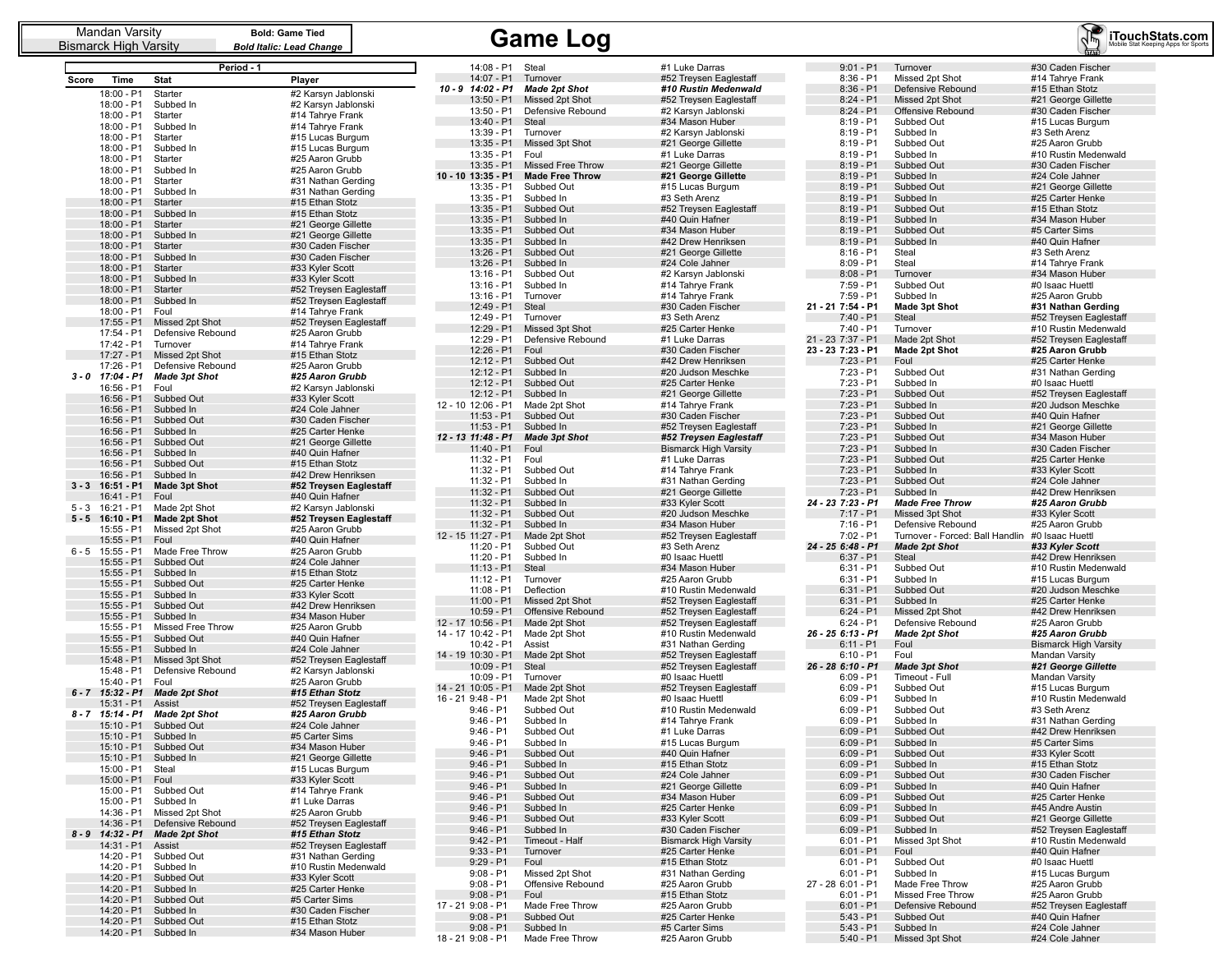| Mandan Varsity             |                                      | <b>Bold: Game Tied</b>                 |       |                                  | <b>Game Log</b>                                                                 |                                               |                                    |                                                  | iTouchStats.com                             |
|----------------------------|--------------------------------------|----------------------------------------|-------|----------------------------------|---------------------------------------------------------------------------------|-----------------------------------------------|------------------------------------|--------------------------------------------------|---------------------------------------------|
| Bismarck High Varsity      |                                      | <b>Bold Italic: Lead Change</b>        |       |                                  |                                                                                 |                                               |                                    |                                                  |                                             |
|                            |                                      |                                        |       |                                  |                                                                                 |                                               |                                    |                                                  |                                             |
| $5:30 - P1$                | Foul                                 | #52 Treysen Eaglestaff                 |       | 33 - 39 1:06 - P1                | Made Free Throw                                                                 | #25 Aaron Grubb                               | 15:16 - P2    Foul                 |                                                  | #33 Kyler Scott                             |
| $5:30 - P1$                | Missed Free Throw                    | #14 Tahrye Frank                       |       | $1:06 - P1$                      | Subbed Out                                                                      | #5 Carter Sims                                | 15:09 - P2                         | Steal                                            | #52 Treysen Eaglestaff                      |
| 28 - 28 5:22 - P1          | <b>Made Free Throw</b>               | #14 Tahrye Frank                       |       | $1:06 - P1$                      | Subbed In                                                                       | #20 Judson Meschke                            | 15:09 - P2                         | Turnover                                         | #14 Tahrye Frank                            |
| $5:10 - P1$<br>$5:09 - P1$ | Missed 3pt Shot<br>Defensive Rebound | #52 Treysen Eaglestaff                 |       | $1:06 - P1$<br>$1:06 - P1$       | Subbed Out<br>Subbed In                                                         | #34 Mason Huber<br>#42 Drew Henriksen         | 15:08 - P2                         | Foul<br>15:08 - P2 Subbed Out                    | #14 Tahrye Frank                            |
| $4:52 - P1$                | Foul                                 | #14 Tahrye Frank<br>#24 Cole Jahner    |       | 34 - 39 1:06 - P1                | Made Free Throw                                                                 | #25 Aaron Grubb                               | 15:08 - P2                         | Subbed In                                        | #52 Treysen Eaglestaff<br>#30 Caden Fischer |
| $4:37 - P1$                | Missed Free Throw                    | #15 Lucas Burgum                       |       | $1:06 - P1$                      | Subbed Out                                                                      | #25 Aaron Grubb                               | 44 - 50 14:59 - P2                 | Made 2pt Shot                                    | #15 Ethan Stotz                             |
| $4:18 - P1$                | Subbed Out                           | #24 Cole Jahner                        |       | $1:06 - P1$                      | Subbed In                                                                       | #3 Seth Arenz                                 | 14:59 - P2 Assist                  |                                                  | #33 Kyler Scott                             |
| $4:18 - P1$                | Subbed In                            | #21 George Gillette                    |       | $0:46 - P1$                      | Missed 3pt Shot                                                                 | #21 George Gillette                           | 14:43 - P2                         | Missed 2pt Shot                                  | #15 Lucas Burgum                            |
| $4:18 - P1$                | Subbed Out                           | #5 Carter Sims                         |       | $0:42 - P1$                      | Offensive Rebound                                                               | #42 Drew Henriksen                            | 14:43 - P2                         | Defensive Rebound                                | #33 Kyler Scott                             |
| $4:18 - P1$                | Subbed In                            | #25 Carter Henke                       |       | 34 - 41 0:40 - P1                | Made 2pt Shot                                                                   | #42 Drew Henriksen                            | 14:37 - P2                         | Missed 2pt Shot                                  | #21 George Gillette                         |
| $4:18 - P1$                | Subbed Out                           | #52 Treysen Eaglestaff                 |       | 37 - 41 0:34 - P1                | Made 3pt Shot                                                                   | #1 Luke Darras                                | 14:36 - P2                         | Defensive Rebound                                | #31 Nathan Gerding                          |
| $4:18 - P1$                | Subbed In                            | #34 Mason Huber                        |       | $0:15 - P1$                      | Subbed Out                                                                      | #15 Lucas Burgum                              | 14:28 - P2                         | Missed 2pt Shot                                  | #25 Aaron Grubb                             |
| $4:15 - P1$                | Missed Free Throw                    | #15 Lucas Burgum                       |       | $0:15 - P1$                      | Subbed In                                                                       | #25 Aaron Grubb                               | 14:28 - P2                         | Offensive Rebound                                | #31 Nathan Gerding                          |
| $4:07 - P1$                | Missed 3pt Shot                      | #25 Carter Henke                       |       | $0:13 - P1$                      | Turnover                                                                        | <b>Bismarck High Varsity</b>                  | 14:28 - P2                         | Foul                                             | #15 Ethan Stotz                             |
| $4:06 - P1$                | Defensive Rebound                    | #25 Aaron Grubb                        |       | $0:03 - P1$                      | Missed 2pt Shot                                                                 | #0 Isaac Huettl                               | 45 - 50 14:28 - P2                 | Made Free Throw                                  | #31 Nathan Gerding                          |
| $4:06 - P1$                | Turnover - Forced: Ball Handlin      | #25 Aaron Grubb                        |       |                                  | Points: 41 FG: 16/24 3PT: 3/11 FT: 6/10 Reb: 9 (O:4 D:5) Fouls 15 Turnovers 5   |                                               | 14:28 - P2                         | Subbed Out                                       | #15 Lucas Burgum                            |
| $4:06 - P1$                | Subbed Out                           | #25 Aaron Grubb                        |       |                                  | Points: 37 FG: 12/18 3PT: 4/5 FT: 9/15 Reb: 13 (0:1 D:12) Fouls 10 Turnovers 11 |                                               | 14:28 - P2                         | Subbed In                                        | #0 Isaac Huettl                             |
| $4:06 - P1$                | Subbed In                            | #0 Isaac Huettl                        |       |                                  |                                                                                 |                                               | 14:28 - P2                         | Subbed Out                                       | #14 Tahrye Frank                            |
| $4:01 - P1$                | Subbed Out                           | #45 Andre Austin                       |       |                                  | Period - 2                                                                      |                                               | 14:28 - P2                         | Subbed In                                        | #1 Luke Darras                              |
| $4:01 - P1$                | Subbed In                            | #52 Treysen Eaglestaff                 | Score | Time                             | <b>Stat</b>                                                                     | Player                                        | 14:28 - P2                         | Subbed Out                                       | #33 Kyler Scott                             |
| 28 - 30 3:58 - P1          | Made 2pt Shot                        | #52 Treysen Eaglestaff                 |       | 18:00 - P2                       | <b>Gains Ball Possession</b>                                                    | Mandan Varsity                                | 14:28 - P2                         | Subbed In                                        | #24 Cole Jahner                             |
| $3:48 - P1$                | Subbed Out                           | #21 George Gillette                    |       | 18:00 - P2                       | Subbed Out                                                                      | #3 Seth Arenz                                 | 14:28 - P2                         | Subbed Out                                       | #30 Caden Fischer                           |
| $3:48 - P1$                | Subbed In                            | #45 Andre Austin                       |       | 18:00 - P2                       | Subbed In                                                                       | #2 Karsyn Jablonski                           | 14:28 - P2                         | Subbed In                                        | #25 Carter Henke                            |
| $3:48 - P1$                | Foul                                 | #45 Andre Austin                       |       | 18:00 - P2                       | Subbed Out                                                                      | #1 Luke Darras                                | 14:28 - P2                         | Subbed Out                                       | #21 George Gillette                         |
| 29 - 30 3:48 - P1          | Made Free Throw                      | #31 Nathan Gerding                     |       | 18:00 - P2                       | Subbed In                                                                       | #14 Tahrye Frank                              | 14:28 - P2                         | Subbed In                                        | #34 Mason Huber                             |
| $3:48 - P1$                | Subbed Out                           | #15 Lucas Burgum                       |       | 18:00 - P2                       | Subbed Out                                                                      | #0 Isaac Huettl                               | 14:28 - P2                         | Subbed Out                                       | #15 Ethan Stotz                             |
| $3:48 - P1$                | Subbed In                            | #25 Aaron Grubb                        |       | 18:00 - P2                       | Subbed In                                                                       | #15 Lucas Burgum                              | 14:28 - P2                         | Subbed In                                        | #40 Quin Hafner                             |
| $3:44 - P1$                | Missed Free Throw                    | #31 Nathan Gerding                     |       | 18:00 - P2                       | Subbed Out                                                                      | #45 Andre Austin                              | 14:28 - P2                         | Subbed Out                                       | #5 Carter Sims                              |
| $3:44 - P1$                | Defensive Rebound                    | #52 Treysen Eaglestaff                 |       | 18:00 - P2                       | Subbed In                                                                       | #15 Ethan Stotz                               | 14:28 - P2                         | Subbed In                                        | #52 Treysen Eaglestaff                      |
| $3:39 - P1$                | Foul                                 | #10 Rustin Medenwald                   |       | 18:00 - P2                       | Subbed Out                                                                      | #42 Drew Henriksen                            | 14:28 - P2                         | Missed Free Throw                                | #25 Aaron Grubb                             |
| $3:36 - P1$                | Subbed Out                           | #25 Carter Henke                       |       | 18:00 - P2                       | Subbed In                                                                       | #30 Caden Fischer                             | 47 - 50 14:27 - P2                 | Made 2pt Shot                                    | #25 Aaron Grubb                             |
| $3:36 - P1$                | Subbed In                            | #21 George Gillette                    |       | 18:00 - P2                       | Subbed Out                                                                      | #20 Judson Meschke                            | 14:27 - P2                         | Foul                                             | #24 Cole Jahner                             |
| 29 - 31 3:36 - P1          | Made Free Throw                      | #52 Treysen Eaglestaff                 |       | 18:00 - P2                       | Subbed In                                                                       | #52 Treysen Eaglestaff                        | 14:27 - P2                         | Subbed Out                                       | #31 Nathan Gerding                          |
| 29 - 32 3:36 - P1          | Made Free Throw                      | #52 Treysen Eaglestaff                 |       | 17:46 - P2                       | Turnover - Forced: Bad Pass                                                     | #2 Karsyn Jablonski                           | 14:27 - P2                         | Subbed In                                        | #10 Rustin Medenwald                        |
| $3:27 - P1$                | Subbed Out                           | #15 Ethan Stotz                        |       | 17:26 - P2                       | Missed 3pt Shot                                                                 | #21 George Gillette                           | 14:27 - P2                         | Missed Free Throw                                | #25 Aaron Grubb                             |
| $3:27 - P1$                | Subbed In                            | #25 Carter Henke                       |       | 17:26 - P2                       | Offensive Rebound                                                               | #21 George Gillette                           | 14:27 - P2                         | Defensive Rebound                                | #52 Treysen Eaglestaff                      |
| $3:09 - P1$                | Missed 2pt Shot                      | #14 Tahrye Frank                       |       | 37 - 43 17:25 - P2               | Made 2pt Shot                                                                   | #21 George Gillette                           | 47 - 53 14:18 - P2                 | Made 3pt Shot                                    | #25 Carter Henke                            |
| $3:08 - P1$                | Defensive Rebound                    | #45 Andre Austin                       |       | 17:06 - P2                       | Deflection                                                                      | #52 Treysen Eaglestaff                        | 49 - 53 14:04 - P2                 | Made 2pt Shot                                    | #25 Aaron Grubb                             |
| $3:05 - P1$                | Missed 2pt Shot                      | #45 Andre Austin                       |       | 17:06 - P2                       | Subbed Out                                                                      | #33 Kyler Scott                               | $13:53 - P2$                       | Missed 3pt Shot                                  | #25 Carter Henke                            |
| $3:05 - P1$                | Foul                                 | #10 Rustin Medenwald                   |       | 17:06 - P2                       | Subbed In                                                                       | #24 Cole Jahner                               |                                    | 13:52 - P2 Offensive Rebound                     | #34 Mason Huber                             |
| 29 - 33 3:05 - P1          | Made Free Throw                      | #45 Andre Austin                       |       | 17:06 - P2                       | Subbed Out                                                                      | #30 Caden Fischer                             | 13:46 - P2                         | Missed 3pt Shot                                  | #52 Treysen Eaglestaff                      |
| $3:05 - P1$                | Subbed Out                           | #10 Rustin Medenwald                   |       | 17:06 - P2                       | Subbed In                                                                       | #25 Carter Henke                              |                                    | 13:46 - P2 Defensive Rebound                     | #25 Aaron Grubb                             |
| $3:05 - P1$                | Subbed In                            | #1 Luke Darras                         |       | 17:06 - P2                       | Subbed Out                                                                      | #21 George Gillette                           | 13:44 - P2    Foul                 |                                                  | #25 Carter Henke                            |
| $3:05 - P1$<br>$3:05 - P1$ | Subbed Out                           | #21 George Gillette<br>#15 Ethan Stotz |       | 17:06 - P2                       | Subbed In                                                                       | #40 Quin Hafner                               |                                    | 13:37 - P2 Subbed Out                            | #40 Quin Hafner                             |
| $3:05 - P1$                | Subbed In<br>Subbed Out              | #34 Mason Huber                        |       | 17:06 - P2                       | Subbed Out                                                                      | #15 Ethan Stotz                               | 13:37 - P2                         | Subbed In<br>13:37 - P2 Subbed Out               | #5 Carter Sims<br>#34 Mason Huber           |
| $3:05 - P1$                | Subbed In                            | #24 Cole Jahner                        |       | 17:06 - P2                       | Subbed In                                                                       | #42 Drew Henriksen                            |                                    | 13:37 - P2 Subbed In                             | #21 George Gillette                         |
| $3:05 - P1$                | Missed Free Throw                    | #45 Andre Austin                       |       | 39 - 43 16:54 - P2               | Made 2pt Shot                                                                   | #2 Karsyn Jablonski                           | 13:37 - P2                         | Subbed Out                                       | #25 Carter Henke                            |
| $3:05 - P1$                | Offensive Rebound                    | #24 Cole Jahner                        |       | 16:41 - P2                       | Missed 2pt Shot                                                                 | #42 Drew Henriksen                            | 13:37 - P2                         | Subbed In                                        | #33 Kyler Scott                             |
| $3:01 - P1$                | Missed 2pt Shot                      | #24 Cole Jahner                        |       | 16:40 - P2                       | Defensive Rebound                                                               | #14 Tahrye Frank                              | 13:37 - P2                         | Subbed Out                                       | #24 Cole Jahner                             |
| $3:00 - P1$                | Defensive Rebound                    | #25 Aaron Grubb                        |       | 16:28 - P2                       | Steal                                                                           | #52 Treysen Eaglestaff                        | 13:37 - P2                         | Subbed In                                        | #42 Drew Henriksen                          |
| $2:52 - P1$                | Turnover                             | #1 Luke Darras                         |       | 16:23 - P2                       | Turnover                                                                        | #25 Aaron Grubb                               | $13:36 - P2$                       | <b>Gains Ball Possession</b>                     | <b>Bismarck High Varsity</b>                |
| $2:43 - P1$                | Subbed Out                           | #25 Carter Henke                       |       | 39 - 46 16:20 - P2               | Made 3pt Shot                                                                   | #52 Treysen Eaglestaff<br>#31 Nathan Gerding  | 51 - 53 13:31 - P2                 | Made 2pt Shot                                    | #1 Luke Darras                              |
| $2:43 - P1$                | Subbed In                            | #5 Carter Sims                         |       | 41 - 46 16:09 - P2               | Made 2pt Shot                                                                   |                                               | 13:19 - P2                         | Foul                                             | #0 Isaac Huettl                             |
| $2:41 - P1$                | Offensive Foul                       | #52 Treysen Eaglestaff                 |       | 16:03 - P2<br>16:02 - P2         | Steal<br>Turnover                                                               | #14 Tahrye Frank<br>#52 Treysen Eaglestaff    | 51 - 54 13:19 - P2                 | Made Free Throw                                  | #21 George Gillette                         |
| $2:41 - P1$                | <b>Took A Charge</b>                 | #14 Tahrye Frank                       |       |                                  |                                                                                 |                                               | 13:19 - P2                         | Subbed Out                                       | #0 Isaac Huettl                             |
| 32 - 33 2:26 - P1          | Made 3pt Shot                        | #1 Luke Darras                         |       | 16:00 - P2<br>42 - 46 16:00 - P2 | Foul<br>Made Free Throw                                                         | #52 Treysen Eaglestaff<br>#2 Karsyn Jablonski | 13:19 - P2                         | Subbed In                                        | #3 Seth Arenz                               |
| 32 - 35 2:20 - P1          | Made 2pt Shot                        | #15 Ethan Stotz                        |       | 16:00 - P2                       | Subbed Out                                                                      | #42 Drew Henriksen                            | 13:19 - P2                         | Subbed Out                                       | #2 Karsyn Jablonski                         |
| $2:10 - P1$                | Deflection                           | #15 Ethan Stotz                        |       |                                  | 16:00 - P2 Subbed In                                                            | #15 Ethan Stotz                               | 13:19 - P2                         | Subbed In                                        | #14 Tahrye Frank                            |
| $2:10 - P1$                | Subbed Out                           | #52 Treysen Eaglestaff                 |       |                                  | 16:00 - P2 Subbed Out                                                           | #40 Quin Hafner                               | 51 - 55 13:19 - P2 Made Free Throw |                                                  | #21 George Gillette                         |
| $2:10 - P1$                | Subbed In                            | #21 George Gillette                    |       |                                  | 16:00 - P2 Subbed In                                                            | #33 Kyler Scott                               | 53 - 55 13:05 - P2 Made 2pt Shot   |                                                  | #1 Luke Darras                              |
| $2:10 - P1$                | Subbed Out                           | #15 Ethan Stotz                        |       |                                  | 16:00 - P2 Subbed Out                                                           | #25 Carter Henke                              | 13:05 - P2 Assist                  |                                                  | #25 Aaron Grubb                             |
| $2:10 - P1$                | Subbed In                            | #33 Kyler Scott                        |       |                                  | 16:00 - P2 Subbed In                                                            | #34 Mason Huber                               | 12:57 - P2 Foul                    |                                                  | #10 Rustin Medenwald                        |
| $2:10 - P1$                | Subbed Out                           | #24 Cole Jahner                        |       |                                  | 16:00 - P2 Missed Free Throw                                                    | #2 Karsyn Jablonski                           |                                    | 12:57 - P2 Subbed Out                            | #25 Aaron Grubb                             |
| $2:10 - P1$                | Subbed In                            | #34 Mason Huber                        |       |                                  | 16:00 - P2 Defensive Rebound                                                    | #34 Mason Huber                               | 12:57 - P2                         | Subbed In                                        | #31 Nathan Gerding                          |
| $1:52 - P1$                | Steal                                | #5 Carter Sims                         |       |                                  | 42 - 48 15:53 - P2 Made 2pt Shot                                                | #15 Ethan Stotz                               | 12:57 - P2                         | Subbed Out                                       | #5 Carter Sims                              |
| $1:50 - P1$                | Foul                                 | #14 Tahrye Frank                       |       | 15:53 - P2 Assist                |                                                                                 | #52 Treysen Eaglestaff                        |                                    | 12:57 - P2 Subbed In                             | #24 Cole Jahner                             |
| 32 - 36 1:50 - P1          | Made Free Throw                      | #5 Carter Sims                         |       | 15:39 - P2 Deflection            |                                                                                 | #33 Kyler Scott                               |                                    | 12:57 - P2 Subbed Out                            | #21 George Gillette                         |
| $1:50 - P1$                | Subbed Out                           | #14 Tahrye Frank                       |       |                                  | 44 - 48 15:32 - P2 Made 2pt Shot                                                | #25 Aaron Grubb                               | 12:57 - P2                         | Subbed In                                        | #30 Caden Fischer                           |
| $1:50 - P1$                | Subbed In                            | #15 Lucas Burgum                       |       | 15:32 - P2 Assist                |                                                                                 | #2 Karsyn Jablonski                           |                                    | 12:57 - P2 Subbed Out                            | #33 Kvler Scott                             |
| $1:50 - P1$                | Missed Free Throw                    | #5 Carter Sims                         |       | 15:32 - P2    Foul               |                                                                                 | #15 Ethan Stotz                               |                                    | 12:57 - P2 Subbed In                             | #34 Mason Huber                             |
| $1:50 - P1$                | Defensive Rebound                    | #25 Aaron Grubb                        |       |                                  | 15:32 - P2 Subbed Out                                                           | #34 Mason Huber                               |                                    | 12:57 - P2 Subbed Out                            | #42 Drew Henriksen                          |
| $1:33 - P1$                | Foul                                 | #15 Lucas Burgum                       |       |                                  | 15:32 - P2 Subbed In                                                            | #5 Carter Sims                                |                                    | 12:57 - P2 Subbed In                             | #25 Carter Henke                            |
| 32 - 37 1:33 - P1          | Made Free Throw                      | #45 Andre Austin                       |       |                                  | 15:32 - P2 Subbed Out                                                           | #24 Cole Jahner                               | $12:55 - P2$                       | Turnover - Forced: Ball Handlin #14 Tahrye Frank |                                             |
| $1:33 - P1$                | <b>Missed Free Throw</b>             | #45 Andre Austin                       |       |                                  | 15:32 - P2 Subbed In                                                            | #21 George Gillette                           | 12:55 - P2                         | Subbed Out                                       | #3 Seth Arenz                               |
| $1:33 - P1$                | Defensive Rebound                    | #25 Aaron Grubb                        |       |                                  | 15:32 - P2 Missed Free Throw                                                    | #25 Aaron Grubb                               |                                    | 12:55 - P2 Subbed In                             | #2 Karsyn Jablonski                         |
| $1:24 - P1$                | Steal                                | #21 George Gillette                    |       | 15:32 - P2                       | Defensive Rebound                                                               | #33 Kyler Scott                               |                                    | 12:55 - P2 Subbed Out                            | #10 Rustin Medenwald                        |
| $1:23 - P1$                | Turnover                             | #31 Nathan Gerding                     |       |                                  | 15:19 - P2 Missed 3pt Shot                                                      | #52 Treysen Eaglestaff                        |                                    | 12:55 - P2 Subbed In                             | #25 Aaron Grubb                             |
| 32 - 39 1:20 - P1          | Made 2pt Shot                        | #21 George Gillette                    |       |                                  | 15:18 - P2 Offensive Rebound                                                    | #33 Kyler Scott                               | 53 - 57 12:48 - P2 Made 2pt Shot   |                                                  | #34 Mason Huber                             |
| $1:06 - P1$                | Foul                                 | #45 Andre Austin                       |       |                                  |                                                                                 |                                               |                                    | 12:21 - P2 Missed 3pt Shot                       | #31 Nathan Gerding                          |

### *Bold Italic: Lead Change* eysen Eaglestaff hrye Frank **28 - 28 5:22 - P1 Made Free Throw #14 Tahrye Frank** eysen Eaglestaff hrye Frank ble Jahner 4:37 - P1 Missed Free Throw #15 Lucas Burgum ble Jahner eorge Gillette ter Sims arter Henke eysen Eaglestaff ason Huber 4:15 - P1 Missed Free Throw #15 Lucas Burgum arter Henke aron Grubb  $aron Grubb$ aron Grubb ac Huettl  $\blacksquare$ dre Austin eysen Eaglestaff eysen Eaglestaff eorge Gillette dre Austin ndre Austin athan Gerding cas Burgum aron Grubb athan Gerding eysen Eaglestaff ..<br>ustin Medenwald arter Henke eorge Gillette eysen Eaglestaff eysen Eaglestaff nan Stotz arter Henke hrve Frank dre Austin dre Austin ustin Medenwald ndre Austin ustin Medenwald e Darras eorge Gillette han Stotz ason Huber **ble Jahner** dre Austin ble Jahner ble Jahner aron Grubb e Darras arter Henke ter Sims eysen Eaglestaff  $\overline{\text{4}}$  Frank ke Darras han Stotz han Stotz eysen Eaglestaff eorge Gillette han Stotz ler Scott ble Jahner ason Huber rter Sims ahrve Frank ter Sims hrye Frank 1:50 - P1 Subbed In #15 Lucas Burgum ter Sims aron Grubb **cas Burgum** dre Austin 1dre Austin  $\aron$  Grubb eorge Gillette athan Gerding

### 33 - 39 1:06 - P1 Made Free Throw #25 Aaron Grubb 1:06 - P1 Subbed Out #5 Carter Sims<br>1:06 - P1 Subbed In #20 Judson Mes 1:06 - P1 Subbed In #20 Judson Meschke<br>1:06 - P1 Subbed Out #34 Mason Huber 1:06 - P1 Subbed Out #34 Mason Huber<br>1:06 - P1 Subbed In #42 Drew Henriks 1:06 - P1 Subbed In #42 Drew Henriksen<br>34 - 39 1:06 - P1 Made Free Throw #25 Aaron Grubb Made Free Throw 1:06 - P1 Subbed Out #25 Aaron Grubb<br>1:06 - P1 Subbed In #3 Seth Arenz 1:06 - P1 Subbed In #3 Seth Arenz<br>0:46 - P1 Missed 3pt Shot #21 George Gil 0:46 - P1 Missed 3pt Shot #21 George Gillette<br>0:42 - P1 Offensive Rebound #42 Drew Henriksen 0:42 - P1 Offensive Rebound #42 Drew Henriksen<br>34 - 41 0:40 - P1 Made 2pt Shot #42 Drew Henriksen Made 2pt Shot #42 Drew Henriksen<br>Made 3pt Shot #1 Luke Darras 37 - 41 0:34 - P1 Made 3pt Shot = 0:15 - P1 Subbed Out 0:15 - P1 Subbed Out #15 Lucas Burgum<br>0:15 - P1 Subbed In #25 Aaron Grubb 0:15 - P1 Subbed In #25 Aaron Grubb<br>0:13 - P1 Turnover Bismarck High Va **Bismarck High Varsity** 0:03 - P1 Missed 2pt Shot #0 Isaac Huettl Points: 41 FG: 16/24 3PT: 3/11 FT: 6/10 Reb: 9 (O:4 D:5) Fouls 15 Turnovers 5

| Points: 37 FG: 12/18 3PT: 4/5 FT: 9/15 Reb: 13 (0:1 D:12) Fouls 10 Turnovers 11 |
|---------------------------------------------------------------------------------|
| - - - -                                                                         |

|       |                                  | Period - 2                  |                                           |
|-------|----------------------------------|-----------------------------|-------------------------------------------|
| Score | Time                             | <b>Stat</b>                 | Player                                    |
|       | 18:00 - P2                       | Gains Ball Possession       | Mandan Varsity                            |
|       | 18:00 - P2                       | Subbed Out                  | #3 Seth Arenz                             |
|       | 18:00 - P2                       | Subbed In                   | #2 Karsyn Jablonski                       |
|       | 18:00 - P2                       | Subbed Out                  | #1 Luke Darras                            |
|       | 18:00 - P2                       | Subbed In                   | #14 Tahrye Frank                          |
|       | 18:00 - P2                       | Subbed Out                  | #0 Isaac Huettl                           |
|       | 18:00 - P2                       | Subbed In                   | #15 Lucas Burgum                          |
|       | 18:00 - P2                       | Subbed Out                  | #45 Andre Austin                          |
|       | $18:00 - P2$                     | Subbed In                   | #15 Ethan Stotz                           |
|       | 18:00 - P2                       | Subbed Out                  | #42 Drew Henriksen                        |
|       | 18:00 - P2                       | Subbed In                   | #30 Caden Fischer                         |
|       | 18:00 - P2                       | Subbed Out                  | #20 Judson Meschke                        |
|       | 18:00 - P2                       | Subbed In                   | #52 Treysen Eaglestaff                    |
|       | 17:46 - P2                       | Turnover - Forced: Bad Pass | #2 Karsyn Jablonski                       |
|       | $17:26 - P2$                     | Missed 3pt Shot             | #21 George Gillette                       |
|       | 17:26 - P2                       | Offensive Rebound           | #21 George Gillette                       |
|       | 37 - 43 17:25 - P2               | Made 2pt Shot               | #21 George Gillette                       |
|       | 17:06 - P2                       | Deflection                  | #52 Treysen Eaglestaff                    |
|       | 17:06 - P2                       | Subbed Out                  | #33 Kyler Scott                           |
|       | 17:06 - P2                       | Subbed In                   | #24 Cole Jahner                           |
|       | $17:06 - P2$                     | Subbed Out                  | #30 Caden Fischer                         |
|       | 17:06 - P2                       | Subbed In                   | #25 Carter Henke                          |
|       | 17:06 - P2                       | Subbed Out                  | #21 George Gillette                       |
|       | 17:06 - P2                       | Subbed In                   | #40 Quin Hafner                           |
|       | 17:06 - P2                       | Subbed Out                  | #15 Ethan Stotz                           |
|       | 17:06 - P2<br>39 - 43 16:54 - P2 | Subbed In<br>Made 2pt Shot  | #42 Drew Henriksen<br>#2 Karsvn Jablonski |
|       | 16:41 - P2                       | Missed 2pt Shot             | #42 Drew Henriksen                        |
|       | 16:40 - P2                       | Defensive Rebound           | #14 Tahrye Frank                          |
|       | 16:28 - P2                       | Steal                       | #52 Treysen Eaglestaff                    |
|       | 16:23 - P2                       | Turnover                    | #25 Aaron Grubb                           |
|       | 39 - 46 16:20 - P2               | Made 3pt Shot               | #52 Treysen Eaglestaff                    |
|       | 41 - 46 16:09 - P2               | Made 2pt Shot               | #31 Nathan Gerding                        |
|       | 16:03 - P2                       | Steal                       | #14 Tahrye Frank                          |
|       | 16:02 - P2                       | Turnover                    | #52 Treysen Eaglestaff                    |
|       | 16:00 - P2                       | Foul                        | #52 Treysen Eaglestaff                    |
|       | 42 - 46 16:00 - P2               | Made Free Throw             | #2 Karsyn Jablonski                       |
|       | 16:00 - P2                       | Subbed Out                  | #42 Drew Henriksen                        |
|       | $16:00 - P2$                     | Subbed In                   | #15 Ethan Stotz                           |
|       | $16:00 - P2$                     | Subbed Out                  | #40 Quin Hafner                           |
|       | 16:00 - P2                       | Subbed In                   | #33 Kyler Scott                           |
|       | $16:00 - P2$                     | Subbed Out                  | #25 Carter Henke                          |
|       | 16:00 - P2                       | Subbed In                   | #34 Mason Huber                           |
|       | 16:00 - P2                       | Missed Free Throw           | #2 Karsyn Jablonski                       |
|       | 16:00 - P2                       | Defensive Rebound           | #34 Mason Huber                           |
|       | 42 - 48 15:53 - P2               | Made 2pt Shot               | #15 Ethan Stotz                           |
|       | 15:53 - P2                       | Assist                      | #52 Treysen Eaglestaff                    |
|       | 15:39 - P2                       | Deflection                  | #33 Kyler Scott                           |
|       | 44 - 48 15:32 - P2               | Made 2pt Shot               | #25 Aaron Grubb                           |
|       | 15:32 - P2                       | Assist                      | #2 Karsyn Jablonski                       |
|       | 15:32 - P2<br>$15:32 - P2$       | Foul                        | #15 Ethan Stotz                           |
|       |                                  | Subbed Out                  | #34 Mason Huber                           |
|       | 15:32 - P2<br>$15:32 - P2$       | Subbed In<br>Subbed Out     | #5 Carter Sims<br>#24 Cole Jahner         |
|       | 15:32 - P2                       | Subbed In                   | #21 George Gillette                       |
|       | 15:32 - P2                       | <b>Missed Free Throw</b>    | #25 Aaron Grubb                           |
|       | 15:32 - P2                       | Defensive Rebound           | #33 Kyler Scott                           |
|       | 15:19 - P2                       | Missed 3pt Shot             | #52 Treysen Eaglestaff                    |
|       | $15:18 - P2$                     | Offensive Rebound           | #33 Kyler Scott                           |
|       |                                  |                             |                                           |

|                    |                                 | <b>STATE</b>                 |
|--------------------|---------------------------------|------------------------------|
| $15:16 - P2$       | Foul                            | #33 Kyler Scott              |
| 15:09 - P2         | Steal                           | #52 Treysen Eaglestaff       |
| 15:09 - P2         | Turnover                        | #14 Tahrye Frank             |
|                    | Foul                            |                              |
| 15:08 - P2         |                                 | #14 Tahrye Frank             |
| 15:08 - P2         | Subbed Out                      | #52 Treysen Eaglestaff       |
| 15:08 - P2         | Subbed In                       | #30 Caden Fischer            |
| 44 - 50 14:59 - P2 | Made 2pt Shot                   | #15 Ethan Stotz              |
| 14:59 - P2         | Assist                          | #33 Kyler Scott              |
| 14:43 - P2         | Missed 2pt Shot                 | #15 Lucas Burgum             |
| 14:43 - P2         | Defensive Rebound               | #33 Kyler Scott              |
| 14:37 - P2         | Missed 2pt Shot                 | #21 George Gillette          |
| 14:36 - P2         | Defensive Rebound               | #31 Nathan Gerding           |
| 14:28 - P2         | Missed 2pt Shot                 | #25 Aaron Grubb              |
| 14:28 - P2         | Offensive Rebound               | #31 Nathan Gerding           |
| 14:28 - P2         | Foul                            | #15 Ethan Stotz              |
| 45 - 50 14:28 - P2 | Made Free Throw                 | #31 Nathan Gerding           |
| 14:28 - P2         |                                 |                              |
|                    | Subbed Out                      | #15 Lucas Burgum             |
| 14:28 - P2         | Subbed In                       | #0 Isaac Huettl              |
| 14:28 - P2         | Subbed Out                      | #14 Tahrye Frank             |
| 14:28 - P2         | Subbed In                       | #1 Luke Darras               |
|                    | 14:28 - P2 Subbed Out           | #33 Kyler Scott              |
| 14:28 - P2         | Subbed In                       | #24 Cole Jahner              |
| 14:28 - P2         | Subbed Out                      | #30 Caden Fischer            |
| 14:28 - P2         | Subbed In                       | #25 Carter Henke             |
| 14:28 - P2         | Subbed Out                      | #21 George Gillette          |
| 14:28 - P2         | Subbed In                       | #34 Mason Huber              |
| 14:28 - P2         | Subbed Out                      | #15 Ethan Stotz              |
| 14:28 - P2         | Subbed In                       | #40 Quin Hafner              |
| $14:28 - P2$       |                                 |                              |
|                    | Subbed Out                      | #5 Carter Sims               |
| 14:28 - P2         | Subbed In                       | #52 Treysen Eaglestaff       |
| 14:28 - P2         | Missed Free Throw               | #25 Aaron Grubb              |
| 47 - 50 14:27 - P2 | Made 2pt Shot                   | #25 Aaron Grubb              |
| 14:27 - P2         | Foul                            | #24 Cole Jahner              |
| 14:27 - P2         | Subbed Out                      | #31 Nathan Gerding           |
| 14:27 - P2         | Subbed In                       | #10 Rustin Medenwald         |
| 14:27 - P2         | <b>Missed Free Throw</b>        | #25 Aaron Grubb              |
| 14:27 - P2         | Defensive Rebound               | #52 Treysen Eaglestaff       |
| 47 - 53 14:18 - P2 | Made 3pt Shot                   | #25 Carter Henke             |
| 49 - 53 14:04 - P2 | Made 2pt Shot                   | #25 Aaron Grubb              |
| $13:53 - P2$       | Missed 3pt Shot                 | #25 Carter Henke             |
| $13:52 - P2$       | Offensive Rebound               | #34 Mason Huber              |
|                    |                                 |                              |
| 13:46 - P2         | Missed 3pt Shot                 | #52 Treysen Eaglestaff       |
| 13:46 - P2         | Defensive Rebound               | #25 Aaron Grubb              |
| 13:44 - P2         | Foul                            | #25 Carter Henke             |
| 13:37 - P2         | Subbed Out                      | #40 Quin Hafner              |
| 13:37 - P2         | Subbed In                       | #5 Carter Sims               |
| 13:37 - P2         | Subbed Out                      | #34 Mason Huber              |
| 13:37 - P2         | Subbed In                       | #21 George Gillette          |
| 13:37 - P2         | Subbed Out                      | #25 Carter Henke             |
| 13:37 - P2         | Subbed In                       | #33 Kyler Scott              |
| 13:37 - P2         | Subbed Out                      | #24 Cole Jahner              |
| 13:37 - P2         | Subbed In                       | #42 Drew Henriksen           |
| 13:36 - P2         | <b>Gains Ball Possession</b>    | <b>Bismarck High Varsity</b> |
| 51 - 53 13:31 - P2 | Made 2pt Shot                   | #1 Luke Darras               |
| 13:19 - P2         | Foul                            | #0 Isaac Huettl              |
| 51 - 54 13:19 - P2 | Made Free Throw                 | #21 George Gillette          |
| $13:19 - P2$       | Subbed Out                      | #0 Isaac Huettl              |
| 13:19 - P2         |                                 |                              |
|                    | Subbed In                       | #3 Seth Arenz                |
| 13:19 - P2         | Subbed Out                      | #2 Karsyn Jablonski          |
| 13:19 - P2         | Subbed In                       | #14 Tahrye Frank             |
| 51 - 55 13:19 - P2 | Made Free Throw                 | #21 George Gillette          |
| 53 - 55 13:05 - P2 | Made 2pt Shot                   | #1 Luke Darras               |
| 13:05 - P2         | Assist                          | #25 Aaron Grubb              |
| 12:57 - P2         | Foul                            | #10 Rustin Medenwald         |
| 12:57 - P2         | Subbed Out                      | #25 Aaron Grubb              |
| 12:57 - P2         | Subbed In                       | #31 Nathan Gerding           |
| 12:57 - P2         | Subbed Out                      | #5 Carter Sims               |
| $12:57 - P2$       | Subbed In                       | #24 Cole Jahner              |
| 12:57 - P2         | Subbed Out                      | #21 George Gillette          |
| 12:57 - P2         | Subbed In                       | #30 Caden Fischer            |
| 12:57 - P2         | Subbed Out                      | #33 Kyler Scott              |
|                    | Subbed In                       | #34 Mason Huber              |
| 12:57 - P2         |                                 |                              |
| 12:57 - P2         | Subbed Out                      | #42 Drew Henriksen           |
| $12:57 - P2$       | Subbed In                       | #25 Carter Henke             |
| 12:55 - P2         | Turnover - Forced: Ball Handlin | #14 Tahrye Frank             |
| 12:55 - P2         | Subbed Out                      | #3 Seth Arenz                |
| 12:55 - P2         | Subbed In                       | #2 Karsyn Jablonski          |
| 12:55 - P2         | Subbed Out                      | #10 Rustin Medenwald         |
| 12:55 - P2         | Subbed In                       | #25 Aaron Grubb              |
| 53 - 57 12:48 - P2 | Made 2pt Shot                   | #34 Mason Huber              |
|                    |                                 | #31 Nathan Gerding           |

**iTouchStats.com**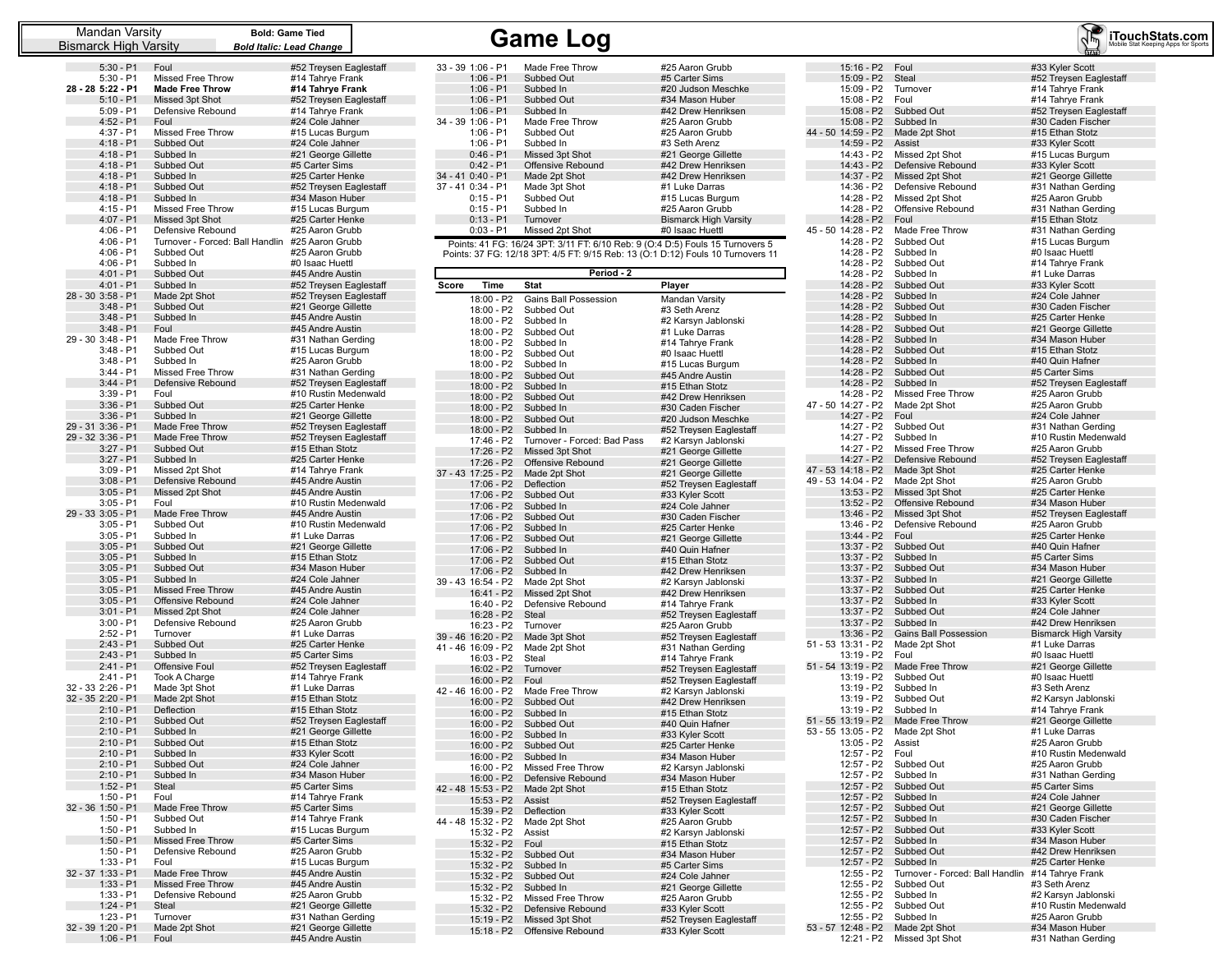| Mandan Varsity<br>Bismarck High Varsity                  |                                      | <b>Bold: Game Tied</b><br><b>Bold Italic: Lead Change</b> |                                        | <b>Game Log</b>                               |                                                  |                                        |                                      | iTouchStats.com                               |
|----------------------------------------------------------|--------------------------------------|-----------------------------------------------------------|----------------------------------------|-----------------------------------------------|--------------------------------------------------|----------------------------------------|--------------------------------------|-----------------------------------------------|
|                                                          | 12:21 - P2 Offensive Rebound         | #1 Luke Darras                                            | $9:42 - P2$                            | Defensive Rebound                             | #52 Trevsen Eaglestaff                           | $5:46 - P2$                            | Subbed In                            | #30 Caden Fischer                             |
| 55 - 57 12:17 - P2                                       | Made 2pt Shot                        | #1 Luke Darras                                            | $9:33 - P2$                            | Foul                                          | #31 Nathan Gerding                               | 74 - 75 5:39 - P2                      | <b>Made 2pt Shot</b>                 | #15 Ethan Stotz                               |
| 55 - 60 12:05 - P2 Made 3pt Shot                         | Made 2pt Shot                        | #52 Treysen Eaglestaff<br>#25 Aaron Grubb                 | 66 - 63 9:33 - P2<br>$9:33 - P2$       | Made Free Throw                               | #52 Treysen Eaglestaff<br>#52 Treysen Eaglestaff | $5:39 - P2$<br>$5:29 - P2$             | Assist                               | #52 Treysen Eaglestaff<br>#1 Luke Darras      |
| 57 - 60 11:55 - P2<br>11:54 - P2                         | Assist                               | #31 Nathan Gerding                                        | $9:33 - P2$                            | <b>Missed Free Throw</b><br>Defensive Rebound | #25 Aaron Grubb                                  | $5:29 - P2$                            | Missed 3pt Shot<br>Defensive Rebound | #15 Ethan Stotz                               |
| 11:47 - P2                                               | Foul                                 | #2 Karsyn Jablonski                                       | $9:12 - P2$                            | Missed 2pt Shot                               | #52 Treysen Eaglestaff                           | $5:22 - P2$                            | <b>Gains Ball Possession</b>         | <b>Bismarck High Varsity</b>                  |
| 11:47 - P2                                               | Subbed Out                           | #34 Mason Huber                                           | $9:12 - P2$                            | Foul                                          | #15 Lucas Burgum                                 | 74 - 78 5:18 - P2                      | Made 3pt Shot                        | #24 Cole Jahner                               |
| 11:47 - P2                                               | Subbed In                            | #5 Carter Sims                                            | 66 - 64 9:12 - P2                      | Made Free Throw                               | #52 Treysen Eaglestaff                           | 76 - 78 4:59 - P2                      | Made 2pt Shot                        | #25 Aaron Grubb                               |
|                                                          | 11:47 - P2 Subbed Out                | #30 Caden Fischer                                         | 66 - 65 9:12 - P2                      | Made Free Throw                               | #52 Treysen Eaglestaff                           | $4:59 - P2$                            | Assist                               | #10 Rustin Medenwald                          |
| 11:47 - P2                                               | Subbed In                            | #21 George Gillette                                       | $9:02 - P2$                            | Foul                                          | #24 Cole Jahner                                  | $4:48 - P2$                            | Subbed Out                           | #30 Caden Fischer                             |
|                                                          | 11:47 - P2 Subbed Out                | #25 Carter Henke                                          | 67 - 65 9:02 - P2                      | Made Free Throw                               | #25 Aaron Grubb                                  | $4:48 - P2$                            | Subbed In                            | #21 George Gillette                           |
| 11:47 - P2 Subbed In                                     |                                      | #40 Quin Hafner                                           | $9:02 - P2$                            | Subbed Out                                    | #10 Rustin Medenwald                             | $4:48 - P2$                            | Subbed Out                           | #24 Cole Jahner                               |
| 11:47 - P2                                               | Subbed Out                           | #24 Cole Jahner                                           | $9:02 - P2$                            | Subbed In                                     | #1 Luke Darras                                   | $4:48 - P2$                            | Subbed In                            | #25 Carter Henke                              |
| 11:47 - P2 Subbed In                                     |                                      | #42 Drew Henriksen                                        | $9:02 - P2$                            | Subbed Out                                    | #34 Mason Huber<br>#5 Carter Sims                | $4:48 - P2$                            | Subbed Out                           | #15 Ethan Stotz                               |
| 11:36 - P2<br>11:36 - P2                                 | Missed 3pt Shot<br>Defensive Rebound | #52 Treysen Eaglestaff<br>#31 Nathan Gerding              | $9:02 - P2$<br>$9:02 - P2$             | Subbed In<br>Subbed Out                       | #33 Kyler Scott                                  | $4:48 - P2$<br>$4:48 - P2$             | Subbed In<br>Subbed Out              | #33 Kyler Scott<br>#5 Carter Sims             |
| 59 - 60 11:26 - P2                                       | Made 2pt Shot                        | #2 Karsyn Jablonski                                       | $9:02 - P2$                            | Subbed In                                     | #21 George Gillette                              | $4:48 - P2$                            | Subbed In                            | #34 Mason Huber                               |
| 11:25 - P2                                               | Assist                               | #14 Tahrye Frank                                          | $9:02 - P2$                            | Subbed Out                                    | #25 Carter Henke                                 | 4:47 - P2                              | <b>Gains Ball Possession</b>         | Mandan Varsity                                |
| $11:18 - P2$                                             | Offensive Foul                       | #21 George Gillette                                       | $9:02 - P2$                            | Subbed In                                     | #30 Caden Fischer                                | $4:33 - P2$                            | Turnover - Forced: Bad Pass          | #25 Aaron Grubb                               |
| $11:18 - P2$                                             | Took A Charge                        | #14 Tahrye Frank                                          | $9:02 - P2$                            | Subbed Out                                    | #24 Cole Jahner                                  | $4:22 - P2$                            | Turnover                             | #25 Carter Henke                              |
| 61 - 60 11:06 - P2                                       | <b>Made 2pt Shot</b>                 | #31 Nathan Gerding                                        | $9:02 - P2$                            | Subbed In                                     | #42 Drew Henriksen                               | $4:09 - P2$                            | Turnover                             | #15 Lucas Burgum                              |
| $11:06 - P2$                                             | Assist                               | #14 Tahrye Frank                                          | 68 - 65 9:02 - P2                      | Made Free Throw                               | #25 Aaron Grubb                                  | 76 - 80 4:04 - P2                      | Made 2pt Shot                        | #34 Mason Huber                               |
| 11:00 - P2                                               | Foul                                 | #14 Tahrye Frank                                          | $8:50 - P2$                            | Missed 3pt Shot                               | #52 Treysen Eaglestaff                           | 78 - 80 3:51 - P2                      | Made 2pt Shot                        | #15 Lucas Burgum                              |
| 11:00 - P2                                               | Subbed Out                           | #52 Treysen Eaglestaff                                    | $8:50 - P2$                            | Defensive Rebound                             | #25 Aaron Grubb                                  | $3:41 - P2$                            | Missed 2pt Shot                      | #34 Mason Huber                               |
| 11:00 - P2                                               | Subbed In                            | #24 Cole Jahner                                           | $8:35 - P2$                            | Missed 3pt Shot                               | #31 Nathan Gerding                               | $3:41 - P2$                            | Defensive Rebound                    | #25 Aaron Grubb                               |
|                                                          | 11:00 - P2 Subbed Out                | #5 Carter Sims                                            | $8:35 - P2$                            | Offensive Rebound                             | #31 Nathan Gerding                               | $3:25 - P2$                            | Missed 3pt Shot                      | #1 Luke Darras                                |
| 11:00 - P2 Subbed In                                     |                                      | #25 Carter Henke                                          | $8:29 - P2$                            | <b>Gains Ball Possession</b>                  | Mandan Varsity                                   | $3:25 - P2$                            | Offensive Rebound                    | #10 Rustin Medenwald                          |
| 11:00 - P2<br>11:00 - P2 Subbed In                       | Subbed Out                           | #42 Drew Henriksen<br>#30 Caden Fischer                   | $8:26 - P2$<br>$8:13 - P2$             | Turnover<br>Turnover                          | #31 Nathan Gerding<br>#42 Drew Henriksen         | 80 - 80 3:22 - P2<br>80 - 83 3:11 - P2 | Made 2pt Shot<br>Made 3pt Shot       | #10 Rustin Medenwald<br>#25 Carter Henke      |
|                                                          | 11:00 - P2 Subbed Out                | #40 Quin Hafner                                           | 7:42 - P2                              | Foul                                          | #31 Nathan Gerding                               | $3:10 - P2$                            | Assist                               | #21 George Gillette                           |
| 11:00 - P2                                               | Subbed In                            | #33 Kyler Scott                                           | $7:42 - P2$                            | Subbed Out                                    | #42 Drew Henriksen                               | $2:42 - P2$                            | Missed 3pt Shot                      | #2 Karsyn Jablonski                           |
|                                                          | 11:00 - P2 Subbed Out                | #21 George Gillette                                       | $7:42 - P2$                            | Subbed In                                     | #15 Ethan Stotz                                  | $2:42 - P2$                            | Defensive Rebound                    | #52 Treysen Eaglestaff                        |
| 11:00 - P2                                               | Subbed In                            | #34 Mason Huber                                           | 7:42 - P2                              | Subbed Out                                    | #30 Caden Fischer                                | $2:41 - P2$                            | Foul                                 | #25 Aaron Grubb                               |
| 10:55 - P2                                               | Foul                                 | #31 Nathan Gerding                                        | $7:42 - P2$                            | Subbed In                                     | #24 Cole Jahner                                  | 80 - 84 2:41 - P2                      | Made Free Throw                      | #52 Treysen Eaglestaff                        |
| 10:55 - P2                                               | Subbed Out                           | #31 Nathan Gerding                                        | $7:42 - P2$                            | Subbed Out                                    | #21 George Gillette                              | $2:41 - P2$                            | Subbed Out                           | #10 Rustin Medenwald                          |
| 10:55 - P2                                               | Subbed In                            | #10 Rustin Medenwald                                      | $7:42 - P2$                            | Subbed In                                     | #33 Kyler Scott                                  | $2:41 - P2$                            | Subbed In                            | #31 Nathan Gerding                            |
| $10:55 - P2$                                             | Missed 3pt Shot                      | #25 Carter Henke                                          | $7:42 - P2$                            | Subbed Out                                    | #5 Carter Sims                                   | $2:41 - P2$                            | Subbed Out                           | #34 Mason Huber                               |
| $10:55 - P2$                                             | Defensive Rebound                    | #1 Luke Darras                                            | $7:42 - P2$                            | Subbed In                                     | #34 Mason Huber                                  | $2:41 - P2$                            | Subbed In                            | #5 Carter Sims                                |
| 10:54 - P2                                               | Subbed Out                           | #10 Rustin Medenwald                                      | 7:32 - P2                              | Foul                                          | #31 Nathan Gerding                               | $2:41 - P2$                            | Subbed Out                           | #33 Kyler Scott                               |
| 10:54 - P2                                               | Subbed In                            | #15 Lucas Burgum                                          | 68 - 66 7:32 - P2                      | Made Free Throw                               | #52 Treysen Eaglestaff                           | $2:41 - P2$                            | Subbed In                            | #15 Ethan Stotz                               |
| 10:54 - P2<br>10:54 - P2                                 | Foul<br>Subbed Out                   | #1 Luke Darras<br>#14 Tahrye Frank                        | $7:32 - P2$<br>7:32 - P2               | Subbed Out<br>Subbed In                       | #31 Nathan Gerding<br>#10 Rustin Medenwald       | $2:41 - P2$<br>$2:41 - P2$             | Subbed Out<br>Subbed In              | #25 Carter Henke<br>#24 Cole Jahner           |
| 10:54 - P2                                               | Subbed In                            | #10 Rustin Medenwald                                      | 7:32 - P2                              | Subbed Out                                    | #2 Karsyn Jablonski                              | $2:41 - P2$                            | Subbed Out                           | #21 George Gillette                           |
| 10:54 - P2                                               | <b>Missed Free Throw</b>             | #24 Cole Jahner                                           | $7:32 - P2$                            | Subbed In                                     | #14 Tahrye Frank                                 | $2:41 - P2$                            | Subbed In                            | #30 Caden Fischer                             |
| 10:54 - P2                                               | Defensive Rebound                    | #10 Rustin Medenwald                                      | 68 - 67 7:32 - P2                      | Made Free Throw                               | #52 Treysen Eaglestaff                           | 80 - 85 2:41 - P2                      | Made Free Throw                      | #52 Treysen Eaglestaff                        |
| 10:47 - P2                                               | Missed 2pt Shot                      | #1 Luke Darras                                            | 71 - 67 7:11 - P2                      | Made 3pt Shot                                 | #1 Luke Darras                                   | $2:41 - P2$                            | Timeout - Full                       | Mandan Varsity                                |
| 10:46 - P2                                               | Offensive Rebound                    | #1 Luke Darras                                            | 71 - 70 6:58 - P2                      | Made 3pt Shot                                 | #52 Treysen Eaglestaff                           | $2:30 - P2$                            | Steal                                | #15 Ethan Stotz                               |
| 64 - 60 10:41 - P2                                       | Made 3pt Shot                        | #15 Lucas Burgum                                          | $6:36 - P2$                            | Missed 3pt Shot                               | #10 Rustin Medenwald                             | $2:30 - P2$                            | Turnover                             | #15 Lucas Burgum                              |
| 10:40 - P2                                               | Assist                               | #2 Karsyn Jablonski                                       | $6:36 - P2$                            | Subbed Out                                    | #34 Mason Huber                                  | 80 - 87 2:28 - P2                      | Made 2pt Shot                        | #15 Ethan Stotz                               |
| 10:35 - P2                                               | Subbed Out                           | #1 Luke Darras                                            | $6:36 - P2$                            | Subbed In                                     | #5 Carter Sims                                   | $2:23 - P2$                            | Foul                                 | #15 Ethan Stotz                               |
| 10:35 - P2                                               | Subbed In                            | #31 Nathan Gerding                                        | $6:36 - P2$                            | Subbed Out                                    | #33 Kyler Scott                                  | $2:23 - P2$                            | Subbed Out                           | #15 Ethan Stotz                               |
| $10:35 - P2$                                             | Subbed Out                           | #33 Kyler Scott                                           | $6:36 - P2$                            | Subbed In                                     | #21 George Gillette<br>#24 Cole Jahner           | $2:23 - P2$                            | Subbed In<br>Made Free Throw         | #34 Mason Huber                               |
| 10:35 - P2 Subbed In                                     | 10:35 - P2 Subbed Out                | #5 Carter Sims<br>#34 Mason Huber                         | $6:36 - P2$<br>$6:36 - P2$             | Subbed Out<br>Subbed In                       | #25 Carter Henke                                 | 81 - 87 2:23 - P2<br>$2:23 - P2$       | Subbed Out                           | #15 Lucas Burgum<br>#5 Carter Sims            |
| 10:35 - P2 Subbed In                                     |                                      | #21 George Gillette                                       | $6:36 - P2$                            | Subbed Out                                    | #15 Ethan Stotz                                  | $2:23 - P2$                            | Subbed In                            | #33 Kyler Scott                               |
|                                                          | 10:35 - P2 Subbed Out                | #30 Caden Fischer                                         | $6:36 - P2$                            | Subbed In                                     | #40 Quin Hafner                                  | $2:23 - P2$                            | Missed Free Throw                    | #15 Lucas Burgum                              |
| 10:35 - P2 Subbed In                                     |                                      | #40 Quin Hafner                                           | $6:33 - P2$                            | Timeout - Half                                | <b>Bismarck High Varsity</b>                     | $2:23 - P2$                            | Offensive Rebound                    | #31 Nathan Gerding                            |
| $10:35 - P2$                                             | Subbed Out                           | #25 Carter Henke                                          | $6:33 - P2$                            | Subbed Out                                    | #15 Lucas Burgum                                 | $2:14 - P2$                            | Steal                                | #30 Caden Fischer                             |
| 10:35 - P2 Subbed In                                     |                                      | #42 Drew Henriksen                                        | $6:33 - P2$                            | Subbed In                                     | #2 Karsyn Jablonski                              | $2:13 - P2$                            | Turnover                             | #31 Nathan Gerding                            |
|                                                          | 10:35 - P2 Subbed Out                | #24 Cole Jahner                                           | $6:33 - P2$                            | Subbed Out                                    | #5 Carter Sims                                   | 81 - 89 1:58 - P2                      | Made 2pt Shot                        | #34 Mason Huber                               |
| 10:35 - P2 Subbed In                                     |                                      | #52 Treysen Eaglestaff                                    | $6:33 - P2$                            | Subbed In                                     | #42 Drew Henriksen                               | $1:58 - P2$                            | Assist                               | #52 Treysen Eaglestaff                        |
|                                                          | 10:30 - P2 Missed 3pt Shot           | #21 George Gillette                                       | 71 - 72 6:17 - P2                      | <b>Made 2pt Shot</b>                          | #21 George Gillette                              | 84 - 89 1:42 - P2                      | Made 3pt Shot                        | #25 Aaron Grubb                               |
|                                                          | 10:29 - P2 Defensive Rebound         | #25 Aaron Grubb                                           | 6:17 - P2                              | Foul                                          | #14 Tahrye Frank                                 | 1:41 - P2                              | Timeout - Half                       | Mandan Varsity                                |
| 10:16 - P2                                               | Missed 2pt Shot                      | #25 Aaron Grubb                                           | $6:17 - P2$                            | Subbed Out                                    | #14 Tahrye Frank                                 | $1:41 - P2$                            | Subbed Out                           | #24 Cole Jahner                               |
|                                                          | 10:15 - P2 Offensive Rebound         | #31 Nathan Gerding                                        | $6:17 - P2$                            | Subbed In                                     | #15 Lucas Burgum                                 | $1:41 - P2$                            | Subbed In                            | #21 George Gillette                           |
| 10:13 - P2    Foul<br>65 - 60 10:13 - P2 Made Free Throw |                                      | #5 Carter Sims<br>#31 Nathan Gerding                      | 71 - 73 6:17 - P2<br>74 - 73 6:07 - P2 | Made Free Throw<br><b>Made 3pt Shot</b>       | #21 George Gillette<br>#1 Luke Darras            | 1:18 - P2<br>84 - 90 1:18 - P2         | Foul<br>Made Free Throw              | #2 Karsyn Jablonski<br>#52 Treysen Eaglestaff |
| 66 - 60 10:13 - P2                                       | Made Free Throw                      | #31 Nathan Gerding                                        | $6:06 - P2$                            | Assist                                        | #25 Aaron Grubb                                  | $1:18 - P2$                            | Subbed Out                           | #34 Mason Huber                               |
| 66 - 62 9:59 - P2                                        | Made 2pt Shot                        | #42 Drew Henriksen                                        | 5:59 - P2                              | Steal                                         | #2 Karsyn Jablonski                              | $1:18 - P2$                            | Subbed In                            | #42 Drew Henriksen                            |
| $9:59 - P2$                                              | Assist                               | #52 Treysen Eaglestaff                                    | $5:58 - P2$                            | Turnover                                      | #42 Drew Henriksen                               | 84 - 91 1:18 - P2                      | Made Free Throw                      | #52 Treysen Eaglestaff                        |
| $9:49 - P2$                                              | Turnover                             | #2 Karsyn Jablonski                                       | $5:51 - P2$                            | Missed 2pt Shot                               | #10 Rustin Medenwald                             | $1:18 - P2$                            | Timeout - Full                       | <b>Bismarck High Varsity</b>                  |
| $9:42 - P2$                                              | Foul                                 | #42 Drew Henriksen                                        | $5:50 - P2$                            | Offensive Rebound                             | #1 Luke Darras                                   | $0:44 - P2$                            | Missed 3pt Shot                      | #31 Nathan Gerding                            |
| $9:42 - P2$                                              | Subbed Out                           | #42 Drew Henriksen                                        | $5:46 - P2$                            | Offensive Foul                                | #10 Rustin Medenwald                             | $0:43 - P2$                            | Defensive Rebound                    | #33 Kyler Scott                               |
| $9:42 - P2$                                              | Subbed In                            | #24 Cole Jahner                                           | $5:46 - P2$                            | Took A Charge                                 | #21 George Gillette                              | 84 - 93 0:41 - P2                      | Made 2pt Shot                        | #52 Treysen Eaglestaff                        |
| $9:42 - P2$                                              | Subbed Out                           | #40 Quin Hafner                                           | $5:46 - P2$                            | Subbed Out                                    | #42 Drew Henriksen                               | $0:30 - P2$                            | Missed 3pt Shot                      | #15 Lucas Burgum                              |
| $9:42 - P2$                                              | Subbed In                            | #25 Carter Henke                                          | $5:46 - P2$                            | Subbed In                                     | #5 Carter Sims                                   | $0:26 - P2$                            | Foul                                 | #1 Luke Darras                                |
| $9:42 - P2$                                              | Subbed Out                           | #21 George Gillette                                       | $5:46 - P2$                            | Subbed Out                                    | #40 Quin Hafner                                  | 84 - 94 0:25 - P2                      | Made Free Throw                      | #33 Kyler Scott                               |
| $9:42 - P2$                                              | Subbed In                            | #33 Kyler Scott                                           | $5:46 - P2$                            | Subbed In<br>Subbed Out                       | #15 Ethan Stotz<br>#25 Carter Henke              | 84 - 95 0:25 - P2                      | Made Free Throw                      | #33 Kyler Scott                               |
| $9:42 - P2$                                              | Subbed Out<br>Subbed In              | #5 Carter Sims                                            | $5:46 - P2$                            | Subbed In                                     |                                                  | $0:11 - P2$                            | Missed 3pt Shot                      | #1 Luke Darras                                |
| $9:42 - P2$<br>$9:42 - P2$                               | Missed Free Throw                    | #34 Mason Huber<br>#25 Aaron Grubb                        | $5:46 - P2$<br>$5:46 - P2$             | Subbed Out                                    | #24 Cole Jahner<br>#21 George Gillette           | $0:11 - P2$<br>$0:10 - P2$             | Offensive Rebound<br>Timeout - Full  | #31 Nathan Gerding<br>Mandan Varsity          |
|                                                          |                                      |                                                           |                                        |                                               |                                                  |                                        |                                      |                                               |